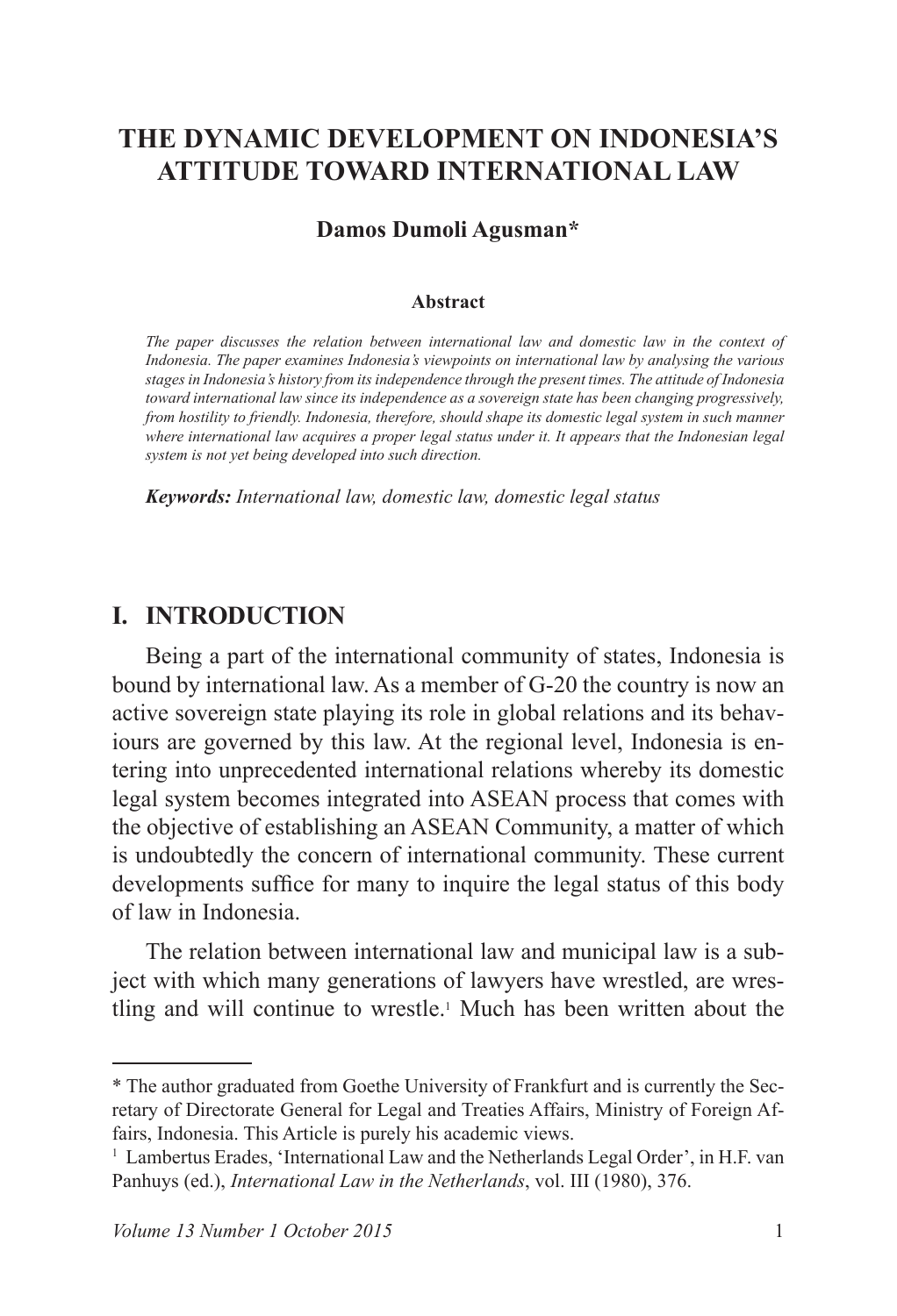relationship between international law and domestic law,<sup>2</sup> including the controversial debate over the theories of monism versus dualism as well as adoption versus transformation. A number of studies have explained the interface between treaties and their domestic implementation in many legal systems. Most of these studies, however, refer to developed countries,<sup>3</sup> and are confined only to a particular jurisdiction.<sup>4</sup> Little is known about how international obligations have been applied within the legal systems of newly independent states, post World War II, and how they work. Take Indonesia<sup>s</sup> for example, which is detached from the legal traditional approaches of its former colonial states.

Former colonies that inherited the established system of their former colonial states perhaps faced no difficulty in dealing with the relationship between international law and domestic law because the colonial legal system commonly addressed this issue. Most former colonies tend to apply the traditional approaches adopted by the metropolitan colonial powers.<sup>6</sup> Former British colonies tend to adopt the principles of the common law system, which to some extent provided the basis for the relationship between international law and domestic law. But for former colonies like Indonesia, the question of the status of treaties under domestic law is commonly undetermined.<sup>7</sup>

<sup>5</sup> Comparative studies with reference to some developing countries' legal systems on treaty-making processes and the domestic status of treaties can be found in Duncan B. Hollis, Merritt R. Blakeslee and L. Benyamin Ederington (eds.), *National Treaty Law and Practice* (2005); David Sloss (ed.), *The Role of Domestic Courts in Treaty Enforcement, A Comparative Study* (2009); Dinah Shelton (ed.), *International Law and Domestic Legal Systems: Incorporation, Transformation and Persuasion* (2011). <sup>6</sup> Tiyanjana Maluwa, 'The Incorporation of International Law and its Interpretational Role in Municipal Legal Systems in Africa: An Exploratory Survey', 23 *SAYIL* (1998), 48.

7 Former British colonies in the developing world like in South Asia (India, Paki-

<sup>&</sup>lt;sup>2</sup> The terms 'municipal law', 'national law', 'domestic law' and 'internal law' can be used interchangeably in this article in contrast with international law.

<sup>&</sup>lt;sup>3</sup> For a thorough analysis of the status of treaties in a number of European legal systems and the United States of America, see Francis G. Jacobs and Shelley Roberts (eds), *The Effect of Treaties in Domestic Law* (1987).

<sup>4</sup> Andrea Bianchi, 'International Law and US Courts: the Myth of Lohengrin Revisited', 15 *EJIL* (2004) 4, 751.. Contrary to the experiences of the Western countries, Ko argued that most Asian countries have hardly discussed this question, see Swan Sik Ko, 'International Law in Municipal Legal Orders of Asian States: Virgin Land', in Ronald St. J. Macdonald (ed.), *Essays in Honour of Wang Tieya* (1994), 740.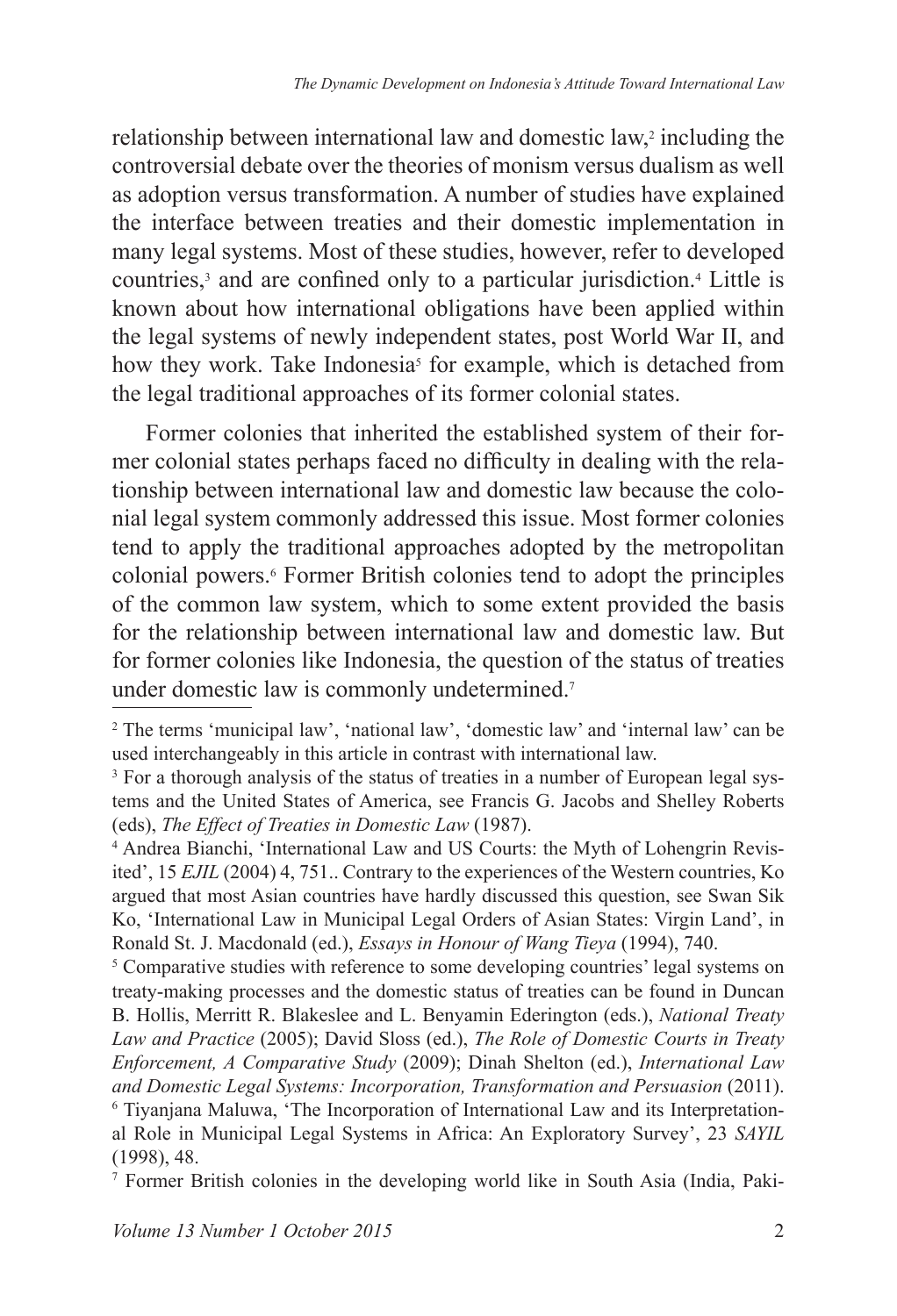Indonesia is an independent state that gained its independence through means of a painful liberation war. As a consequence, Indonesia was not eager to adopt the colonial legal system. It went on to construct its own legal architecture.<sup>8</sup> Historically, Indonesia perceived international law as that which is associated with the established legal order that favours the colonial powers. International law was therefore considered unfriendly towards Indonesia, and a foreign element to the newly-founded Indonesian legal framework.

How this legal framework responds to international law and reflects international treaty obligations in its domestic law – particularly at a time when it considered international law unfriendly and alien to it - is an interesting academic subject. Until recently, scholars have not addressed this question in the academic sense and little has been written about this issue.<sup>9</sup>

Problems that arose in the relationship between treaties and Indonesian domestic law are peculiar and crucially important. Its historical background might be of relevance in examining Indonesia's view then of the domestic status of international law. Indonesia won its independence in an era of colonialism, which at the time was mainly associated with the Western world. That part of the world was perceived to be the drafters of 'international law'. Ko Swan Sik<sup>10</sup> argued that the question of giving legal effect to international law in the municipal sphere is connected with the historical experiences of those countries on the international level, in light of their non-Western origins and their political and legal cultures.

The attitude of the founding fathers of Indonesia as well as public perception towards international law, especially treaties, was influenced

stan, Bangladesh, etc.) and Southeast Asia (Malaysia, Singapore, Brunei Darussalam) would inevitably apply the same principles of the British common law system on the status of treaties. However, Shaw suggested that while this would be the case in common law states, the civil law states manifest certain differences, see Malcolm N. Shaw, *International Law* (1997), 123.

<sup>8</sup> Swan Sik Ko categorizes these newly independent states as virgin land, see Ko (note 4), 737-752.

<sup>9</sup> The only available English source describing the Indonesian law of treaty so far is found in Swan Sik Ko, *The Indonesian Law and Treaties 1945-1990* (1993). 10 Sik Ko (note 4), 738.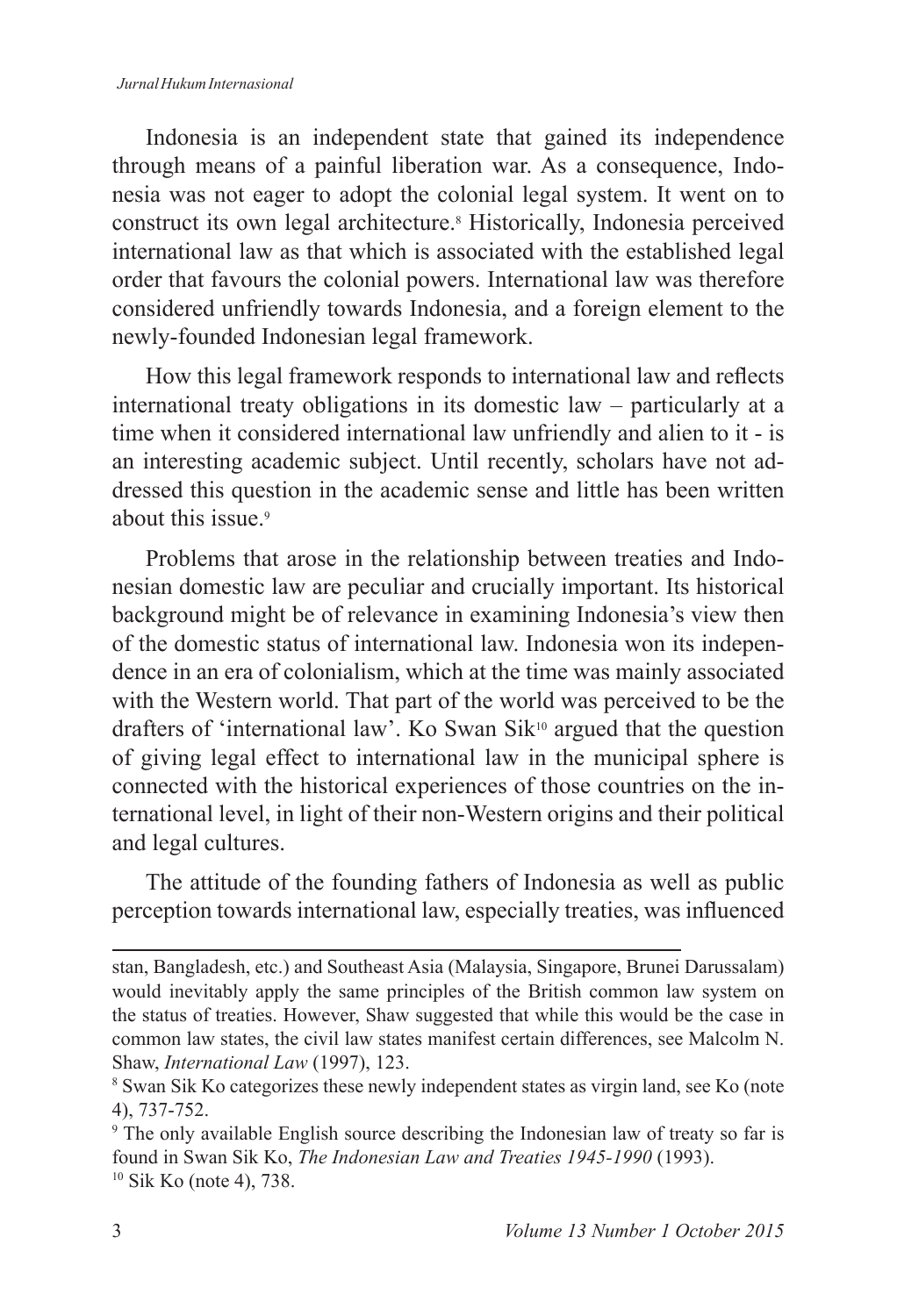by the sentiment of nationalism, a culture of resistance or indifference to so-called 'colonial' international law. Indonesia separated from its colonial powers in a revolutionary manner and showed resistance to inheriting the Dutch legal tradition with regard to international law.<sup>11</sup> Indonesia is a newly born state that built its own legal framework on international law with its own paradigm. Although it absorbed part of the civil law traditional approaches of the Netherlands, Indonesia was determined to have its own legal system. It framed its Constitution in 1945 following independence and bring about a mixed of legal traditions: civil law, Islamic law and adat/ traditional law.

From its inception as a sovereign state until 1949, Indonesia fought to acquire recognition from its former colonial power. Since then, Indonesia experienced three consecutive regimes of government. The first regime was the so-called 'Old Order',12 primarily characterized by the political system referred to as 'Guided Democracy', led by influential nationalist President Soekarno. In the beginning, Soekarno subscribed to this system but then moved on towards authoritarianism. The economic collapse in the 1960s was accompanied by the overthrow of his regime, and gave way to the 'New Order', led by the strongman President Soeharto. The New Order administration was characterized by a powerfully-centralized and military-dominated government under which democracy was not properly applicable. The economic collapse in 1998 pushed the regime to its impending end, and widespread protests ushered in the Reform Era, which in subsequent years saw Indonesian leaders bringing about democratic reforms in the bureaucratic, economic and political sectors.

During the course of the authoritarian regimes – the first and the second - debate over the relationship between international law and the newly-formed Indonesian legal system was not properly developed. The issue was not controversial and gave no impetus for the public to seek answers on the status of international law when viewed through

<sup>&</sup>lt;sup>11</sup> During the colonial period, Indonesia as such had no legal regime governing treaties since it was a part of the Netherlands and had no sovereign status. Following its independence, Indonesia inherited most of the Dutch legal system (civil law and criminal law), except constitutional law.

<sup>&</sup>lt;sup>12</sup> The term 'Old Order' (1945-1966) was used and introduced by the 'New Order' regime (1966-1999).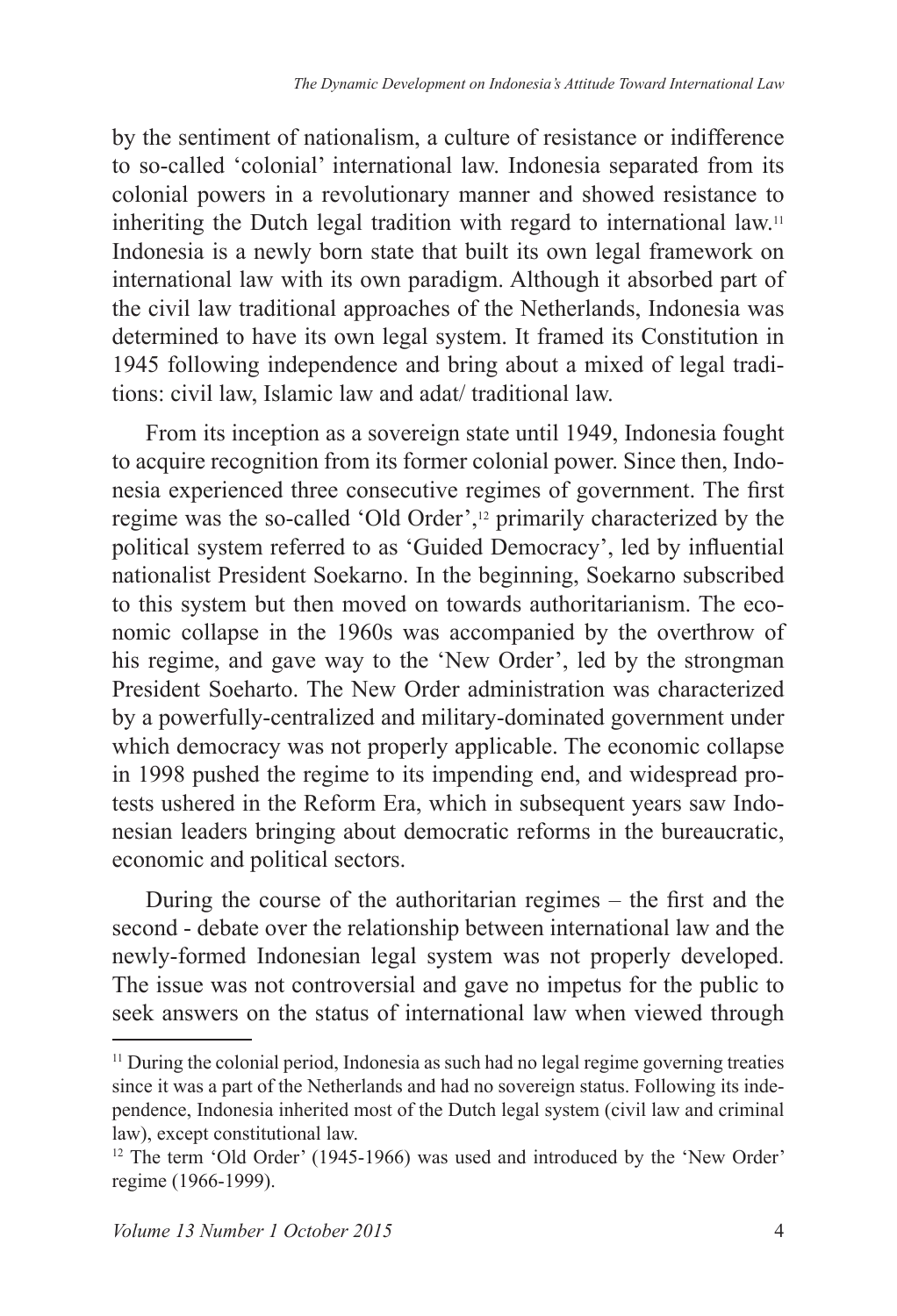domestic laws. In the Reform era (1999 – to present), the question of the status of treaties under domestic law came to the fore when Indonesia encountered internal and external pressures. Internal pressure came about as a result of a democratic system set in place and the legal standards that are commonly featured in democratic modern states, i.e. rule of law, parliamentary participation, separation of powers and legal certainty shall apply. The democratic legal standard requires for a clarified status of treaties under domestic law. External pressure was generated by globalization, which blurs the lines between international and domestic spheres. There are currently many international treaties that are of an intrusive nature from the perspective of state sovereignty, touching upon the typical domain of domestic law. These include treaties on environment, human rights and trade. Such conditions provided the push Indonesian scholars needed to search for answers on the status of international treaties under domestic law.

## **II. INDONESIAN VIEWPOINTS ON INTERNATIONAL LAW THROUGH THE YEARS**

## A. HOSTILE ATTITUDE fOLLOWING INDEPENDENCE (1945-1966)

Indonesia was to some extent aligned with the attitude of the other new Asian states in the earliest period after World War II towards established rules of international law i.e. being selective by which they would choose international law as whatever they thought to be useful to and compatible with their own views, but rejected the remainder as not or no longer be applicable.13 The attitude of Indonesia towards international law is closely related to its historical experiences.. Indonesia gained independence through a very bitter liberation war against colonialism during a time when international law might be seen as favourable to the colonial powers and disadvantageous to the independence of colonies (separatism).14 The founding fathers were preoccupied with

<sup>13</sup> James Leslie Brierly, *The Law of Nations* (1963), 43-44; J.J.G. Syatauw, *Some Newly Established Asian States and the Development of International Law* (1961), 221.

<sup>&</sup>lt;sup>14</sup> Indonesia's independence took place before the emerging of the rules of self-determination which was developed by the UN Universal Declaration of Human Rights of 1948 and Declaration of Granting Independence to Colonial People and Countries, 1960. Following the decolonization process after World War II, the view of developing countries towards international law became a classical topic in international law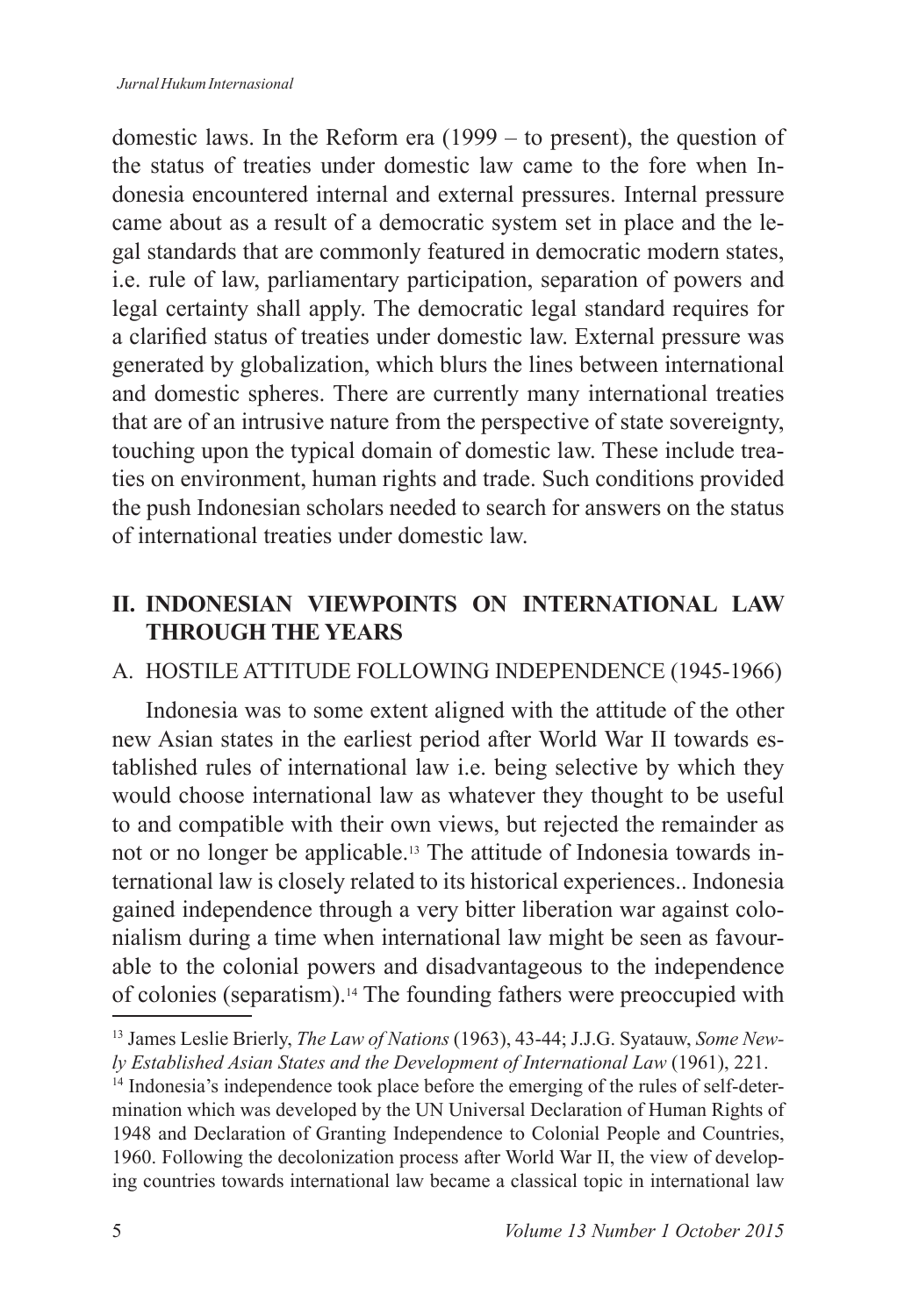anti-colonial sentiments and associated colonialism with the Western world and considered the latter had drafted out international law. Indonesia perceived international law as the law that justified subjugation of the people of Asia and Africa and buttressed colonialism.15 Meanwhile, the unilateral proclamation of independence was seen by most European states and by the United States as an act that was in flagrant violation of international law.<sup>16</sup>

The war to survive Indonesia's independence resulted in the establishment of the Netherlands-Indonesia Union in 1949. From that point, Indonesia took a friendlier approach to international law. This Union was short-lived as it lasted until 1950. Indonesia unilaterally terminated the Dutch-Indonesian Round Table Agreement of 1949, which created further tensions between Indonesia and Netherlands, with the latter accusing the former of violating international law. From then on, relations between Indonesia and its former colonial powers became deteriorated. Nationalistic, anti-Western sentiments re-emerged.

The political outlook of the Indonesian elite was increasingly marked by anti economic and social liberalism. The spirit of the revolution got them to apply methods which they had used during the liberation war against the Dutch i.e. mass movements and anti-Western slogans.17 The general political atmosphere had significantly affected the attitude towards international law.

standard textbooks, see Shaw (note 7), 36-39; Michael Akehurst, *Modern Introduction to International Law* (1977), 29; Antonio Cassese*, International Law* (2005), 115- 123. Some scholars advance discussion under the topic "Third World Approaches to International Law", see B.S. Chimni, 'Third World Approaches to International Law: Manifesto'*,* 8 *International Community Law Review* (2006), 3-27; David P. fidler, 'Revolt Against or From Within the West? TWAIL, the Developing World, and the Future Direction of International Law'*,* 2 *Chinese JIL* (2003) 29, 1-46; Antony Anghie and B.S. Chimni, 'Third World Approaches to International Law and Individual Responsibility in Internal Conflicts', 2 *Chinese JIL* (2003) 1, 77-103.

<sup>&</sup>lt;sup>15</sup> The perception towards international law as a buttress of colonialism was shared by most Asians in the 20<sup>th</sup> century, see Muthucumaraswamy Sornarajah, 'Asian Perspective to International Law in the Age of Globalization', 5 *Sing. J. Int'l & Comp. L*. (2001) 2, 284-313.

<sup>&</sup>lt;sup>16</sup> Sunaryati Hartono, 'The Interaction between National Law and International Law in Indonesia', in Paul Waart, Paul Peters and Erik Denters (eds.), *International Law and Development* (1988), 35.

<sup>17</sup> B.H. Vlekke, *Indonesia in 1956* (1957), 9.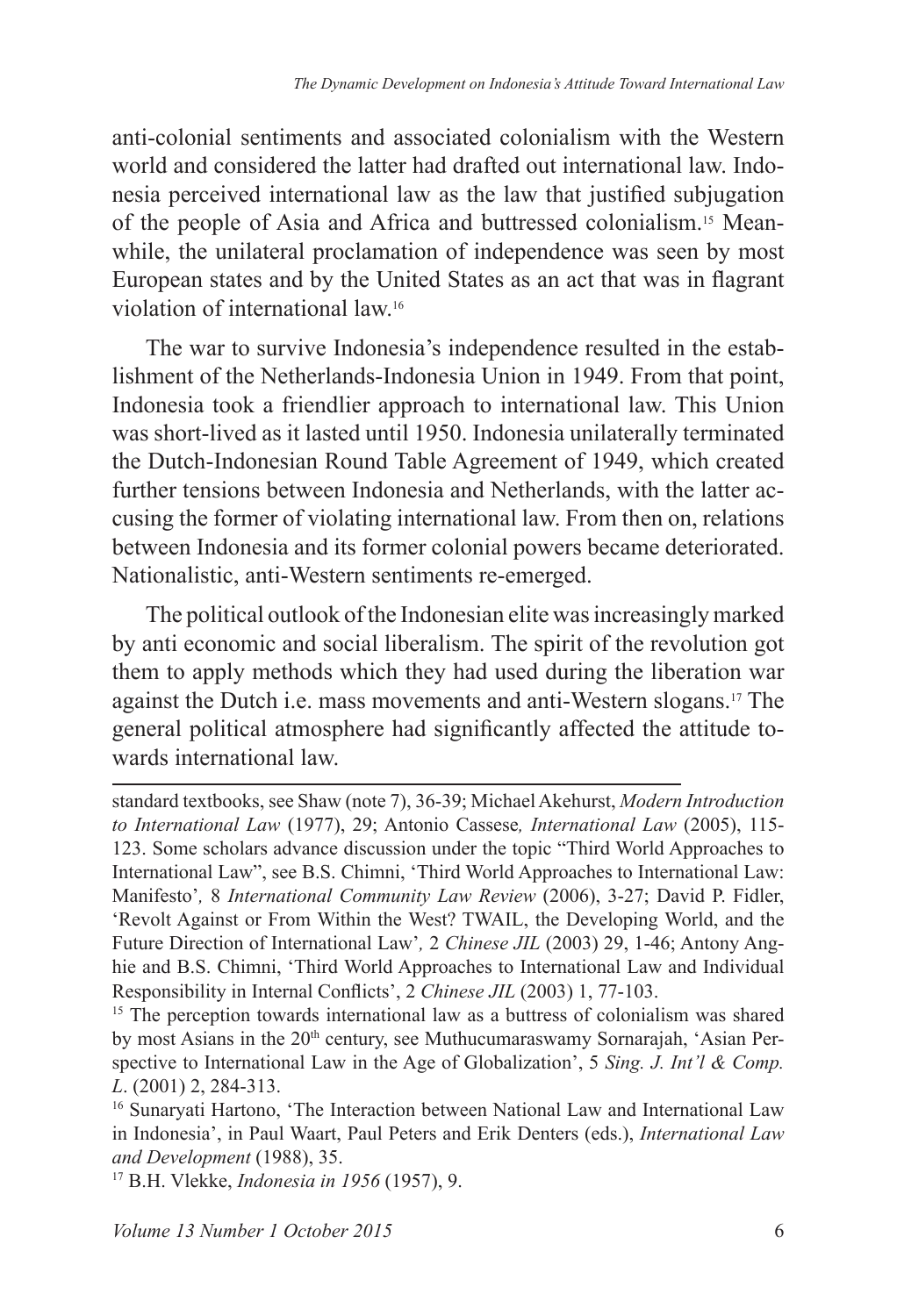#### *Jurnal Hukum Internasional*

The series of legal measures taken by Indonesia in regard to dealing with international law had been peculiar. In 1957, resentment against Indonesia at the United Nations was growing. The latter could not adhere to Indonesia's needs in regard to the dispute it had with the Netherlands over the status of the remaining colonial territory, West Irian. Indonesia's discontent over the matter led to the nationalization of all Dutch enterprises in Indonesia through the issuance of the Government Regulation No. 23 of 1958 concerning The Take-over of All Netherlands Enterprises into the control of the Indonesian government. This was further strengthened through Law No. 86 of 1958 on the Nationalisation of the Netherlands Enterprises. This measure was taken to secure national economic survival in the battle against the Netherlands over West Irian

The nationalization incident had created legal controversy amongst the enterprises and one case had been brought for adjudication to a German court.18 It created strong controversial debate among international law scholars and most were of the view that this measure violated international law.19 Even a prominent Indonesian scholar acknowledged that the measure as such *prima facie* violated international law, linking it to the protection of aliens and their property.<sup>20</sup>

Indonesia's approaches towards international law continued along the same lines when it encountered the potential endangering of its strategic interests caused by the prevailing international law of the sea amidst its war over West Irian*.* Indonesia's geographical landscape is consisted of thousands of islands scattered throughout the archipelago. Indonesia took issue with the three-mile limit of the territorial sea,

<sup>18</sup> Decision of Landesgericht 1958 and Oberlandesgericht Bremen 1959, *De Vereingde Deli Maatschapijen vs Deutsch-Indonesischen Tabak Handels G.m.b.H*. Martin Domke, 'Indonesian Nationalization Measures before Foreign Courts'*,* 54 *AJIL* (1960) 2, 205-323 and the reply by Hans W. Baade, 'Indonesian Nationalization Measures Before foreign Courts - a Reply', 54 *AJIL* (1960), 801-835.

<sup>&</sup>lt;sup>19</sup> Board of Editors, 'The Measure Taken by the Indonesian Government against the Netherlands Enterprises'*,* 5 *NILR* (1958) 3, 227-247; Lord McNair, 'The Seizure of Property and Enterprises in Indonesia'*,* 6 *NILR* (1959) 3, 218-256; Alfred Verdross, 'Die Nationalisierung niederländischer Unternehmungen in Indonesien im Lichte des Völkerrechts'*,* 6 *NILR* (1959) 3, 278-290.

<sup>20</sup> Mochtar Kusumaatmadja, *Pengantar Hukum Internasional* (Introduction to International Law) (1976), 48-49.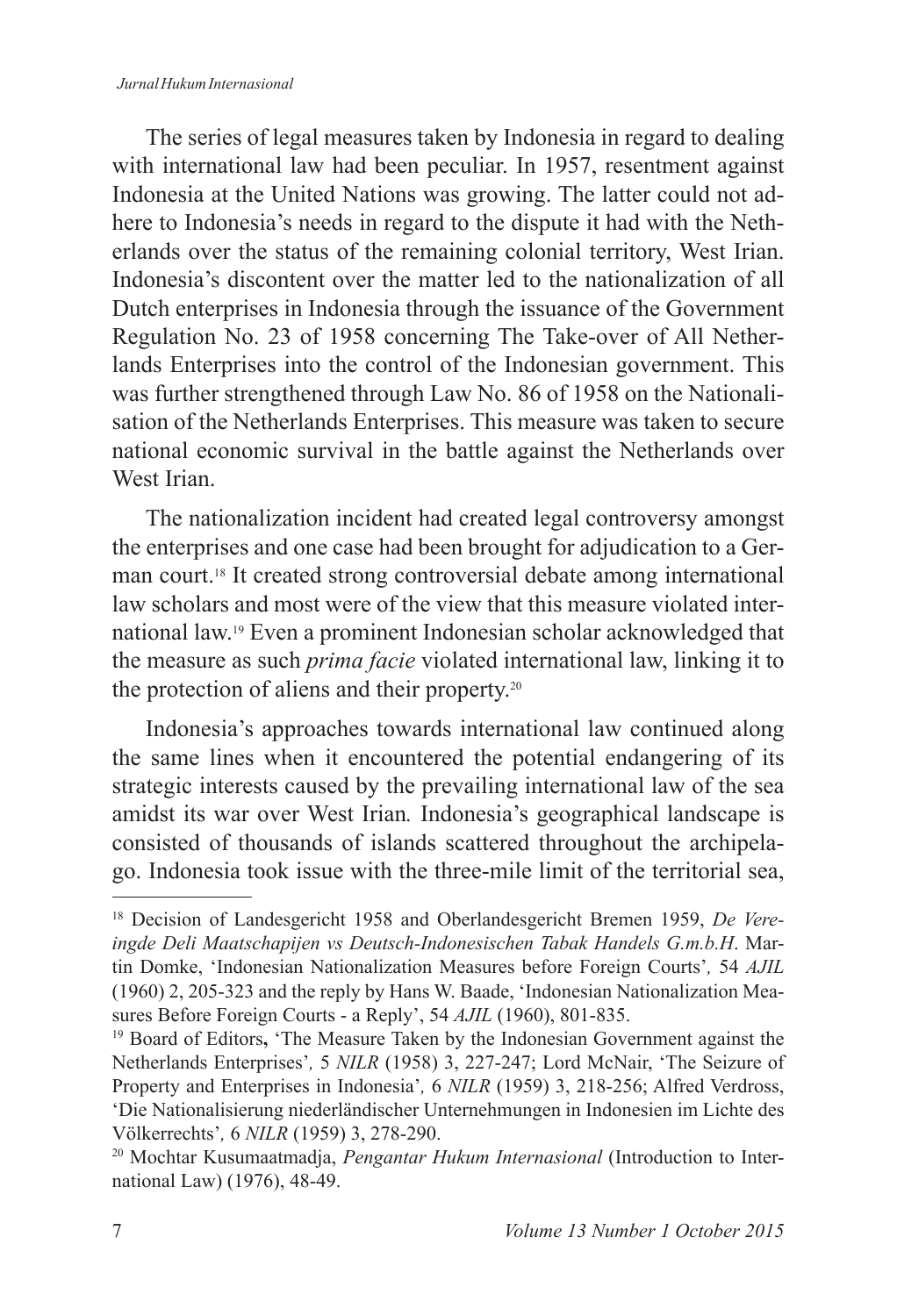which refers to the traditional and largely obsolete conception of the international law of the sea that defined the country's territorial waters for the purposes of trade regulation and exclusivity. This threemile limit essentially limited national rights and jurisdiction over the sea surrounding and separating the islands that make up the Indonesian archipelago. Under this international law, the waters would cause the country to be, geographically, more divided than united at a time when Indonesia faced regional disintegration movements. The resulting vulnerability in terms of security posed a real threat to Indonesia's survival as a unified nation and the unfairness of this law was largely felt.<sup>21</sup>

In reaction to this perception of unfairness, Indonesia launched a unilateral legal action under which the waters were regarded as unifying rather than separating elements. In 1957 Indonesia unilaterally issued the so-called *Djuanda* Declaration by which Indonesia drew straight baselines connecting the outermost points on the low watermark of the outmost islands. Indonesia made a claim of 12-mile territorial sea limit, by which the breadth of its territorial sea was 12 miles measured from the baselines, instead of the three miles recognized by the prevailing law of the sea at the time. It further claimed that the waters within this limit, which previously had high seas status, became internal waters and subject to its exclusive sovereignty. The declaration appeared to constitute a blatant violation of the existing international law and invited strong protest from most Western states,<sup>22</sup> especially from the United States of America.23 Albeit rejected later by the Geneva Conference of 1958, Indonesia insisted on applying this limit through the issuance of Law No. 4 of 1960 and maintained a 'persistent non-compliance to international law' until the special regime was completely accepted internationally as it was adopted in the UN Convention on the Law of the Sea of 1982.

Hostility towards international law gradually turned to apathy by the Western world when Indonesian political ideologies moved closer to align with the socialist bloc (Soviet Union and China). Moreover, presi-

<sup>&</sup>lt;sup>21</sup> Some writers like Sornarajah state that: 'once free, the new states began to construct a series of principles of international law that conserved their interests', see Sornarajah (note 15)*,* 286.

<sup>22</sup> Daniel P. O'Connell, *The International Law of the Sea* (1982), 39.

<sup>&</sup>lt;sup>23</sup> Arthur H. Dean, 'The Second Geneva Conference on the Law of the Sea: The Fight for freedom of the Seas', 54 *AJIL* (1960) 4, 753.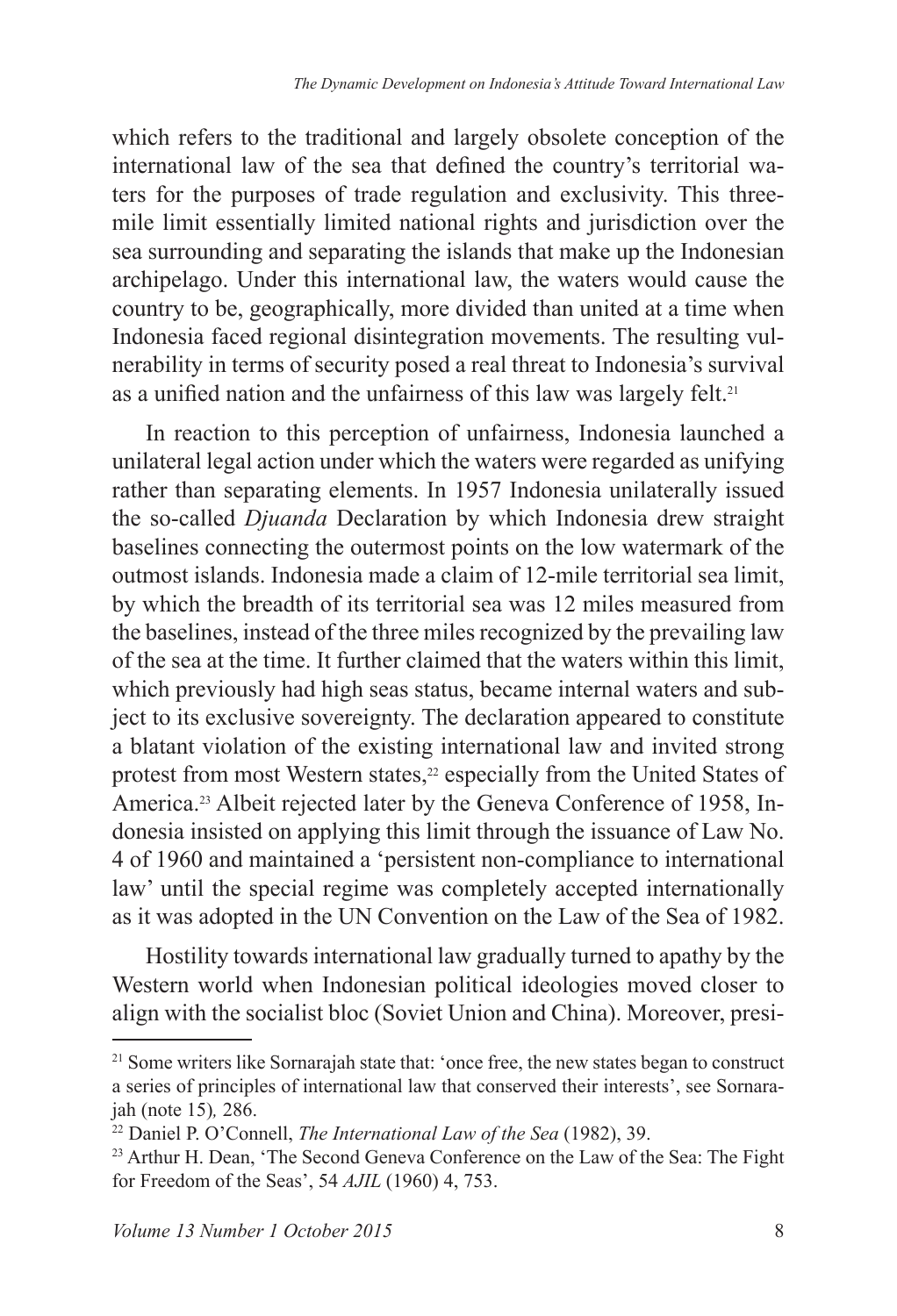dent Soekarno in 1963 spearheaded the idea of forming a gathering of New Emerging Forces, or NEFOS, represented by nations within Asia, Latin America and socialist countries. The gathering was proposed to formally oppose the Old Emerging Forces, or OLDEFOS, represented by what he referred to as capitalistic nations.

Indonesia's views against international law reached its climax when Indonesia, through a letter to the United Nations dated 20 January 1965, withdrew<sup>24</sup> from the UN and its agencies by stating:

*"… that in the circumstances which have been created by colonial powers in the United Nations are so blatantly against our anti-colonial struggle and indeed against the lofty principles and purposes of the United Nations Charter, the Government felt that no alternative had been left for Indonesia but withdrawal from the United Nations."*

The withdrawal was only temporary as Soekarno was forced out of power in 1966. Indonesia's views on international law in this period were not without scholarly support. A number of prominent scholars backing this legal standing referred to arguments that were known to international law.

When dealing with the allegation of infringement of *pacta sunt servanda* with regard to the 1950 unilateral termination of the Round Table Agreements of 1949, Roeslan Abdulgani, a prominent scholar, argued that the legal measure taken by Indonesia could be justified by the principle of *rebus sic stantibus.*25 In his remarks to the London Conference on the Suez Canal Crisis in 1956, Abdulgani clarified the position of Indonesia towards treaties by stating:

*"Mr. Chairman, I understand fully Sir Anthony Eden's remarks this morning about respect for the sanctity of international law. However Mr. Chairman, I should add one comment upon this, and that is that most interna-*

<sup>25</sup> Roesland Abdulgani, *Hukum dalam Revolusi dan Revolusi dalam Hukum* (Law in the Revolution and Revolution in the Law) (1965), 36.

<sup>&</sup>lt;sup>24</sup> The UN Charter makes no provision for withdrawal from membership so it is argued that the Indonesian action had no basis, see Egon Schwelb, 'Withdrawal from the United Nations: the Indonesian Intermezzo'*,* 61 *AJIL* (1967), 661-672. In 1966 Indonesian participation was resumed and the Secretary General U Thant regarded the "withdrawal" as a suspension of Indonesian activities in the UN. Consequently, Indonesia remained bearing its annual contribution in the absence of its activities, see Kusumaatmajda (note 20), 89-99.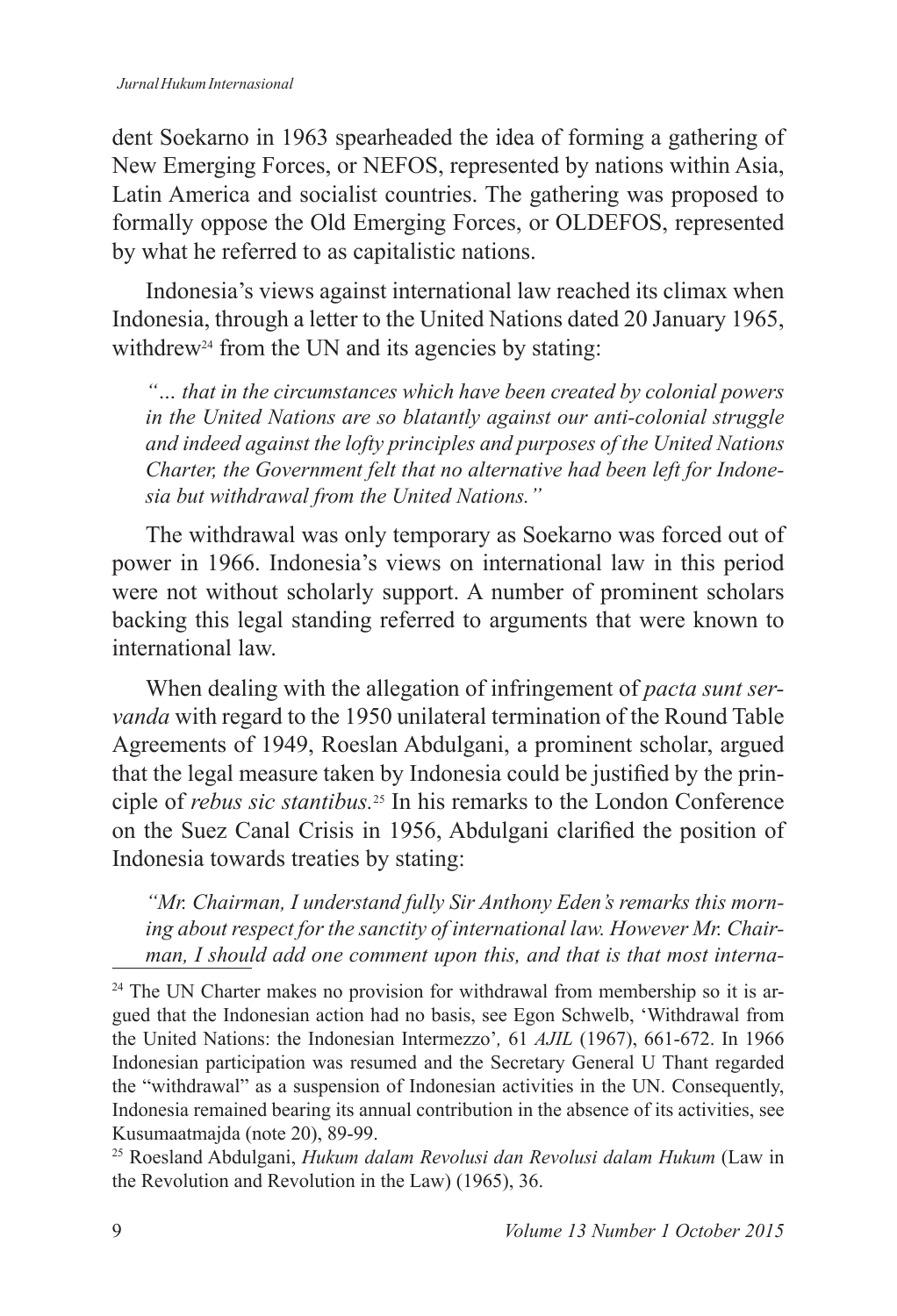*tional treaties which are a reflection of international law do not respect the sanctity of men as equal human beings, irrespective of their race, or their creed or locality. Most of the existing laws between Asian and African and the old-established western world are more or less outmoded and should be regarded as a burden of modern life. They should be revised and be made more adaptable to modern international relations and the emancipation of all parts of mankind."<sup>26</sup>*

President Soekarno had subscribed to this legal position and expressed it in his various influential public speeches, which successfully induced negative sentiments in Indonesia towards international law, especially treaties. He condemned scholars who overemphasized the sanctity of treaties. He argued that treaties were always subject to revision if they were against the justice of mankind. He referred to treaties allowing colonialism, and pointed out that they should be immediately abolished<sup>27</sup>

Another prominent legal scholar, Yamin, whose thoughts were influenced by the legal system of the Netherlands, also criticized international law as it stood until the  $20<sup>th</sup>$  century, as law belonging to and made by the Christian-dominated Western Europe. Yamin pointed out that Eastern Europe and Asia did not participate in its making.28 The idea became a public perception during the given period and, to some extent, discouraged the development of interest in international law in Indonesia.

## B. NO COLD SHOULDER DURING THE NEW ORDER (1966-1998)

President Soeharto ruled with an iron fist in a period of authoritarian ruling later to be referred to as the New Order, which began in 1966 and lasted for 32 years. The administration was heavily centralized, completely back by the Indonesian Armed Forces, which fell under the command of Soeharto, who steadfastly held power in all relevant sectors - political and public governance, economic and bureaucratic. In

<sup>26</sup> Speech of the Indonesian Foreign Minister at the London Conference on Suez Canal, 16 August, 1956, in Abdulgani (note 25), 59.

<sup>27</sup> President Soekarno's Speech on 17 Augut, 1959, *Bahan-bahan Pokok Indoktrinasi* (Basic Materials on Indoctrination (1964), 33.

<sup>28</sup> Muhammad Yamin, *Naskah Persiapan Undang-Undang Dasar 1945* (Preparatory Documents to the Constitution of 1945), vol. III (1960), 48.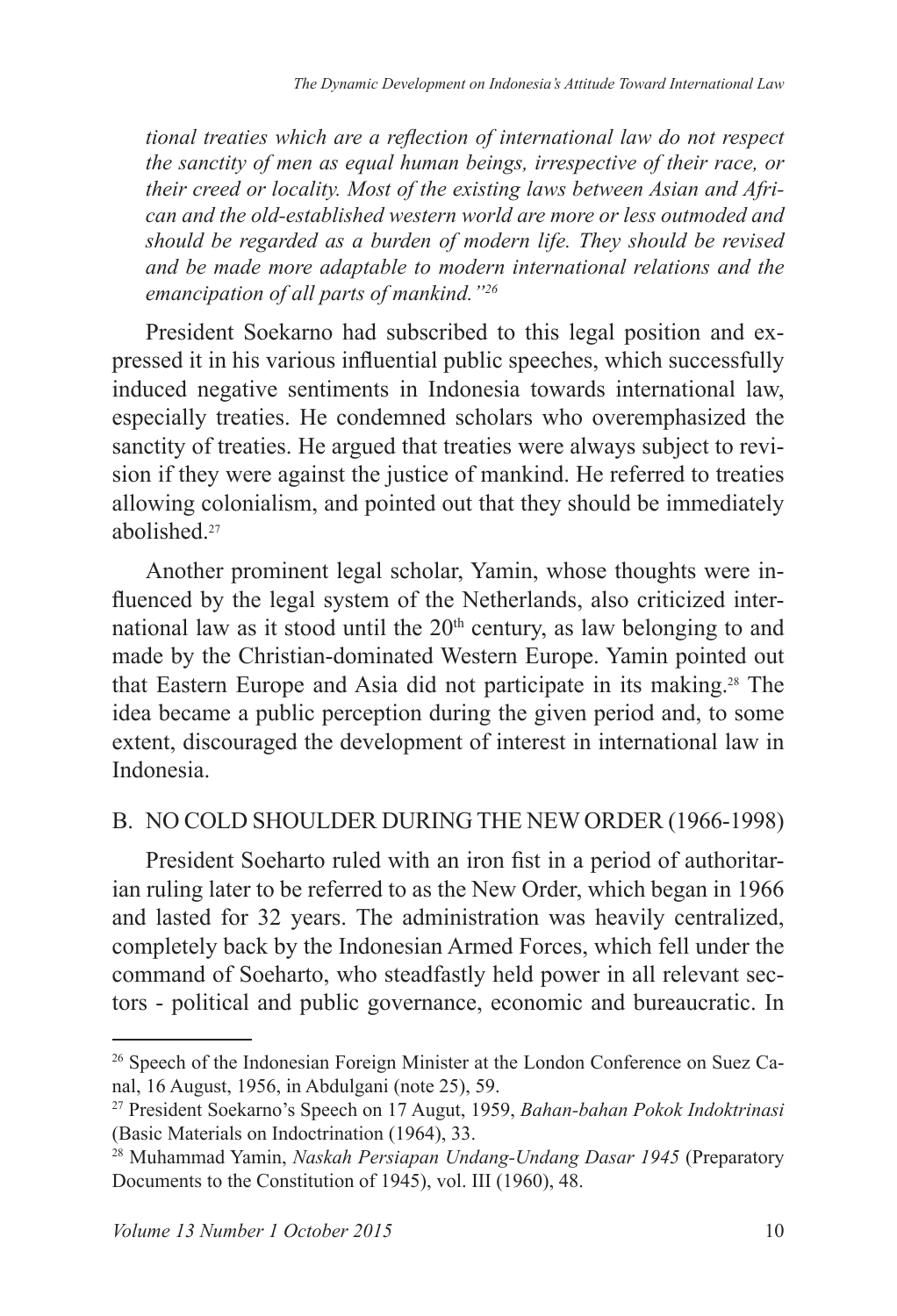light of past political experiences, the New Order focused on political and economic stability, giving no room to constitutional changes that could trigger political instability for the regime.

Viewpoints can change. During Soeharto's New Order, Indonesia warmed up to international law as the country opened itself up and grew closer to the Western world. Indonesia chose to become more cooperative with respect to international law. This change in its stance toward international law was stressed as prominent scholar Professor Mochtar Kusumaatmadja sought a balance between the legal requirements of developing nations and the stability and relevance of international legal obligations. He pointed out that the existing international law might be outdated and may no longer adjust to the dynamism of the changing international world and its communities. Professor Kusumaatmadja said that Indonesia's rejection of unequal international legal obligations should not constitute a violation of international law. He further argued that Indonesia's attitude of not completely accepting existing international regulations was acceptable as long as Indonesia takes into account the legal interests of other states and was willing to contribute to the necessary changes.<sup>29</sup>

Inspired by the legal thought of Professor Kusumaatmadja, the persistent disobedience to the law of the sea transformed into a constructive engagement in which Indonesia, instead of merely ignoring the prevailing law, played an active role in negotiating with the international community on the maritime regime that it had unilaterally claimed at the Third UN Conference on the Law of the Sea since 1974. The negotiation led by Professor Kusumaatmadja achieved a compromise, through the adoption of the archipelagic state concept in the UN Convention on Law of the Sea in 1982.<sup>30</sup>

Indonesia's success in gaining international recognition for 'breaking international law' got many scholars to view differently of Indonesia's endeavour to seek the recognition of the archipelagic state con-

<sup>29</sup> Kusumaatmadja (note 20), 63.

<sup>&</sup>lt;sup>30</sup> The archipelagic concept for which Indonesia sought international recognition had been submitted to the UN Conference by Mochtar Kusumaatmadja in a well-formulated descriptive international legal policy statement, see Kusumaatmadja, *Konsepsi*  Hukum Negara Nusantara pada Konferensi Hukum Laut ke III (The Legal Concept of an Archipelagic State at the Conference on the Law of the Sea)(1977).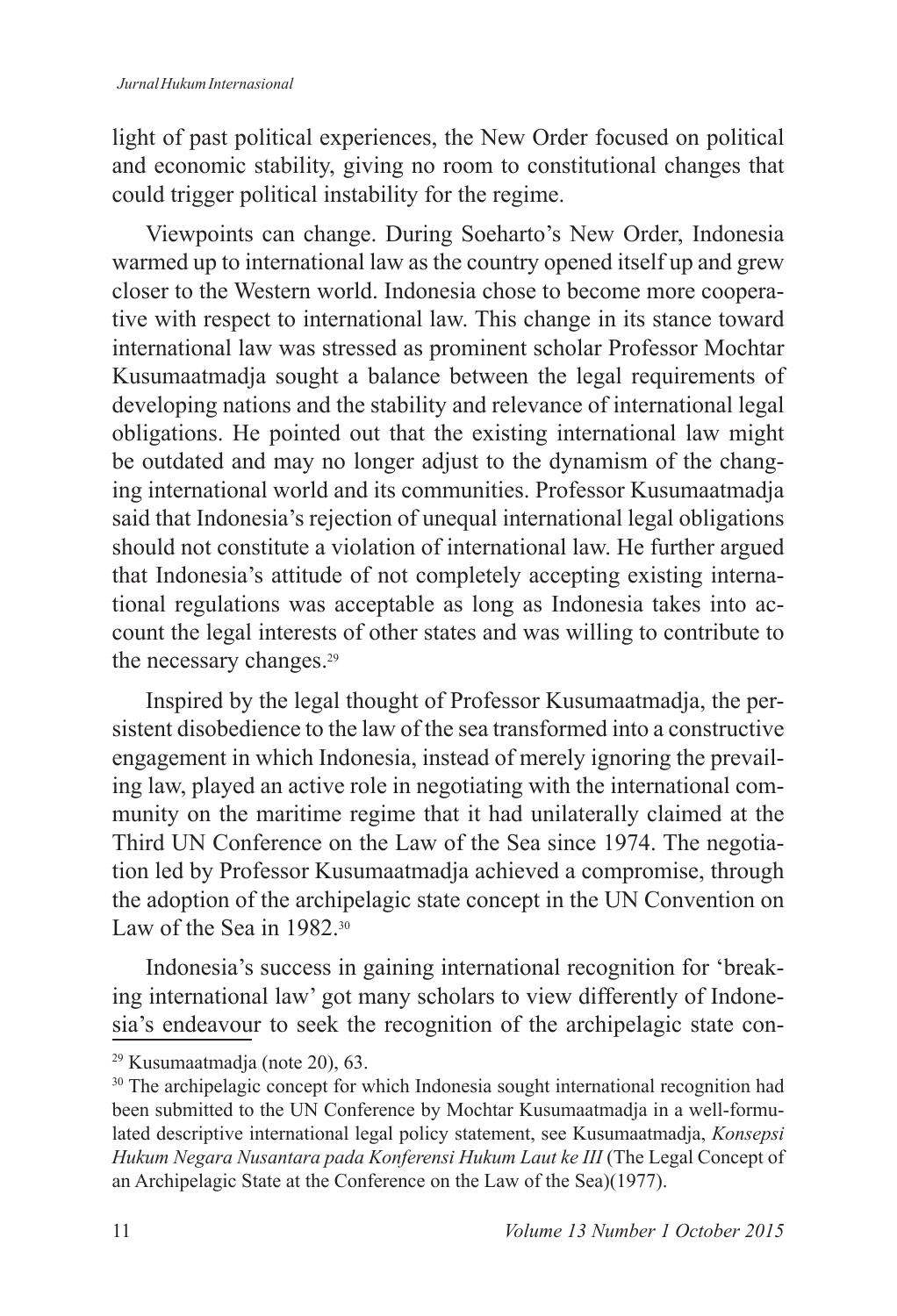cept: Indonesia did not break international law but instead it had made it.31 As Mochtar Kusumaatmadja32 claimed, a unilateral act of a state driven by its basic need may constitute a newly emerging rule of international law by virtue of customary international law. He further argued that a unilateral act taken by a developing country, be it destructive or constructive to international law during the initial stages, should not necessarily be considered destructive in the end. This was successfully demonstrated by the Indonesian experience when it came to dealing with the international law of the sea.

As military power dominated the political scene during the New Order, international law was appreciated and took some effect on the basis of political rather than legal relevance: it was the will of the President that determined whether or not international law should bind or influence the state. It was political power that could push Indonesia to be receptive to international law. Hence, Indonesia accepted to take its dispute against Malaysia over the Ligitan and Sipadan Islands to the International Court of Justice in 1997 and was bound by its decision. It was the same political power that encouraged Indonesia to integrate East Timor in 1976 by means of a course of action that was claimed by the international community as incompatible with international law.<sup>33</sup> Consequently, international law did not find its legal basis or foundation in the national legal system because its effective application had not been enforced through law.

Issues on human rights were dealt with peculiarly under the New Order regime. On the pretext of non-interference and driven by anticolonial sentiments, Indonesia saw its people living in a state of repression and were in a phase of denial towards human rights violations.<sup>34</sup>

34 Anja Jetschke, 'Linking the Unlinkable? International Norms and Nationalism in

<sup>31</sup> Barbara Kwiatkowska, 'The Archipelagic Regime in the Philippines and Indonesia, Making or Breaking International Law', 6 *International Journal of Estuarine* (1991) 1, 13-30.

<sup>32</sup> Kusumaatmadja (note 20), 56-65.

<sup>&</sup>lt;sup>33</sup> In 1975 Indonesia incorporated East Timor by invoking that self-determination had taken place as expressed by the representatives of the people through the *Balibo* Declaration of 1975. The UN had not recognized the Indonesian claim that the people had exercised the right of self-determination and kept the issue in the agenda until 1999. In that year, following the act of self-determination sponsored by the United Nations, East Timor became a new sovereign state.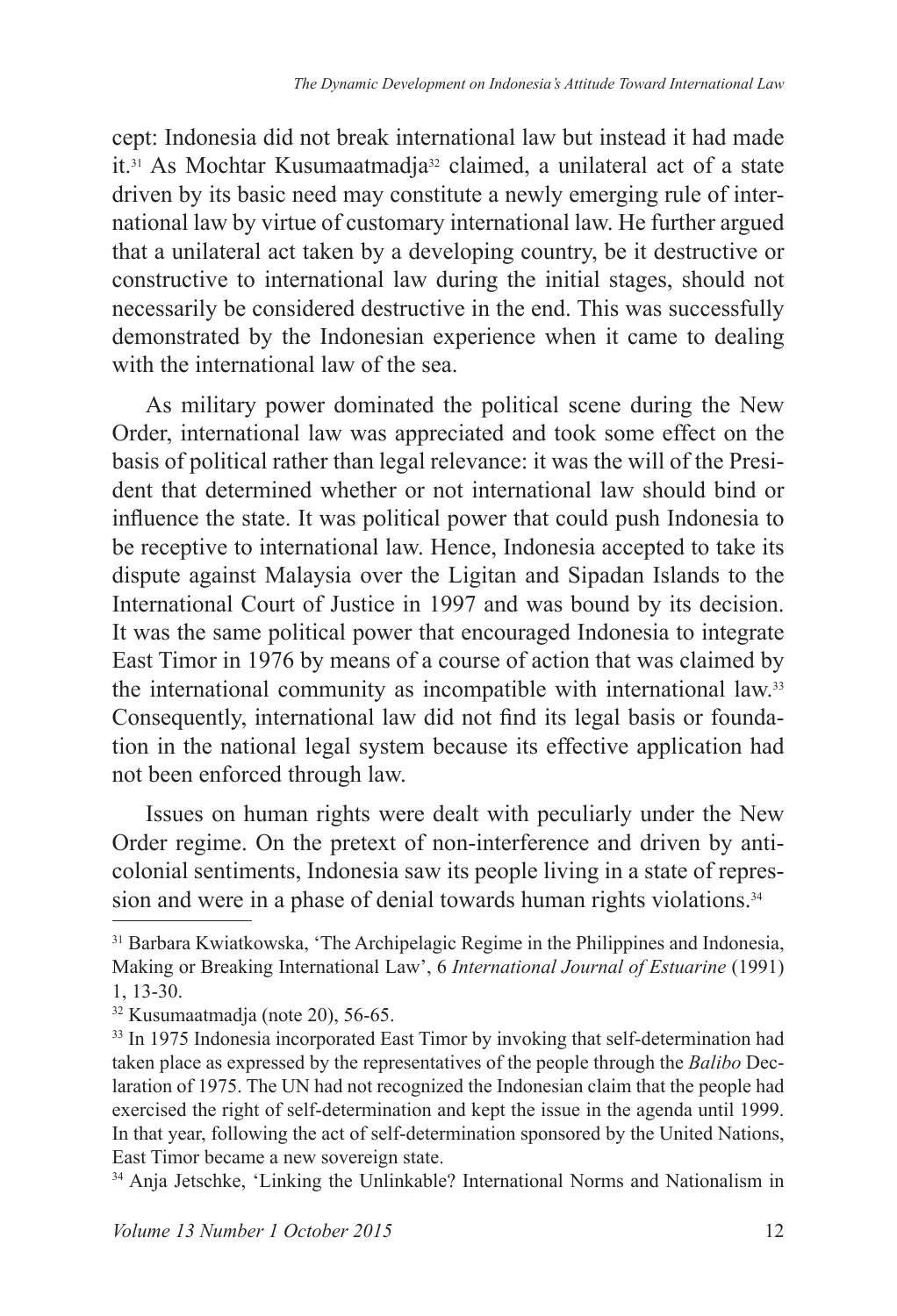#### *Jurnal Hukum Internasional*

Indonesia was governed by a political force and, with national security and stability high on the political agenda, international human rights laws were considered incompatible with the interests of the Indonesian government. Resistance to international laws on human rights began in 1975 when Indonesia was dealing with the matter of the occupation of East Timor. Amidst international pressure, Indonesia showed resistance by associating itself with a group of states in favour of the concept of cultural relativism - versus Western universality of human rights,<sup>35</sup> and developing Asian values of human rights - which in academic discourse was considered an attempt to legitimize authoritarian rule.<sup>36</sup>

The human rights policy pursued by the regime was inspired by the idea of an integralist state. This idea had been proposed by Prof. Soepomo<sup>37</sup> during the preparatory stages of Indonesia's independence in 1945. Soepomo underlined that an integralist state saw the interests of the whole coming before the interests of individuals. This concept was effectively applied by the New Order regime, in which individualistic rights were considered secondary or even irrelevant to those of the state. It thus provided no space for the respect of human rights, as understood by Western values.

## C. THE REFORM ERA (1998 - TO PRESENT TIME)

Political reforms that took place in 1999 led to radical changes in the Indonesian legal infrastructure, including constitutional and institutional changes. International law however, even with constitutional changes, did not receive any particular attention and not one single con-

Indonesia and the Philippines', in Thomas Risse, Stephen C. Ropp and Kathryn Sikkink (eds.), *The Power of Human Rights: International Norms and Domestic Change*  (1999), 141.. It is held that the socialization of states to international human rights norms can be divided into a five-phase spiral model: 1. Repression; 2. Denial; 3. Tactical concessions; 4. Prescriptive status; 5. Rule-consistent behavior.

<sup>35</sup> R.J. Vincent, *Human Rights and International Relations* (2001), 39-48.

<sup>36</sup> Knut D. Asplund, 'Resistance to Human Rights in Indonesia'*,* 10 *Asia-Pacific Journal on Human Rights and Law* (2009) 1, 27-47.

<sup>&</sup>lt;sup>37</sup> Prof. Soepomo, a member of Investigating Committee for Independence, submitted before the Committee the idea of 'totalitarian state' similar to Germany under the Nazi regime or Japan before World War II to be adopted for independent Indonesia, see Supomo, 'Integralist State' in Herbert Feith and Lance Castles (eds.), *Indonesian Political Thinking 1945-1966* (1970), 188-192.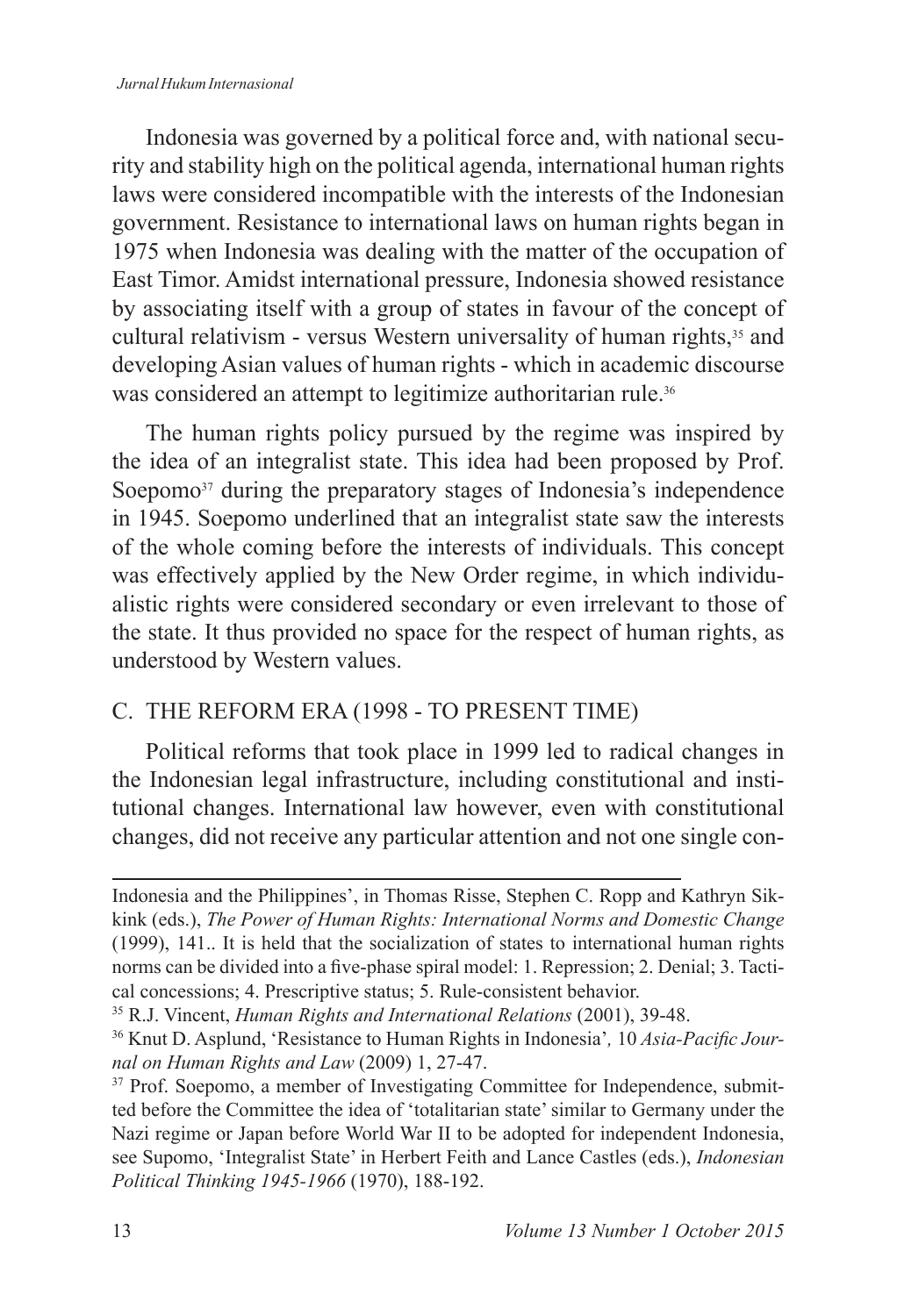stitutional provision deals with its status. The absence of constitutional provisions making reference to international law might not be surprising. The Reform movement reflected domestic pressures that highlighted domestic problems. The emphasis was therefore on strengthening the constitutional framework, and international law was not a priority.

In this context, one may strongly argue that there is nothing wrong with the status of international law under the current legal system and therefore there is no urgent need to discuss it under the agenda of reform. The most determining factor underlying the 'ignorant attitude' towards international law is the notion that this branch of law, with regard to its status in Indonesia, is neither well-known nor of particular interest to the public. International law is until present times only of interest to a small group of scholars and government officials who directly need to deal with issues of international law and treaties. The law may generally be perceived as hardly present in the daily lives of the general public and if it is the otherwise, it is still understood in a very limited scope.

The academic community in Indonesia does however take interest in international law. Nevertheless, the teaching of international law in Indonesia is still basic and far from the levels attained in developed countries.38 Therefore research work about the place of international law in the Indonesian context is rare.<sup>39</sup> Even as it is taught in many universities in Indonesia, international law is still conveyed as an isolated field of law with no link to national law.

A subchapter on the relationship between international law and domestic law has been taught in the universities without making any significant reference to Indonesian law and if any, such references suggest only indications.40 Indonesian scholars have so far shown little common

<sup>38</sup> Hikmahanto Juwana, 'Teaching International Law in Indonesia'*,* 5 *Sing. J. Int'l & Comp. L.* (2001) 412*,* 412-415.

<sup>&</sup>lt;sup>39</sup> Some scholars have dealt with the question of treaties from the perspective of Indonesian legal policy. They however mainly emphasized the conclusion instead of the status of treaties under Indonesian law, such as Harjono, *Politik Hukum Perjanjian Internasional* (Politics of Law of Treaties) (1999); Swan Sik Ko also briefly introduces the matter of Indonesian law dealing with treaties, see Swan Sik Ko, *The Indonesian Law and Treaties 1945-1990* (1994).

<sup>40</sup> Indonesian scholars in the 1950s such as Prof. Utrecht and Prof. Kusumaatmadja in the 1980s have indicated that Indonesia tends to pursue the monist approach, see E.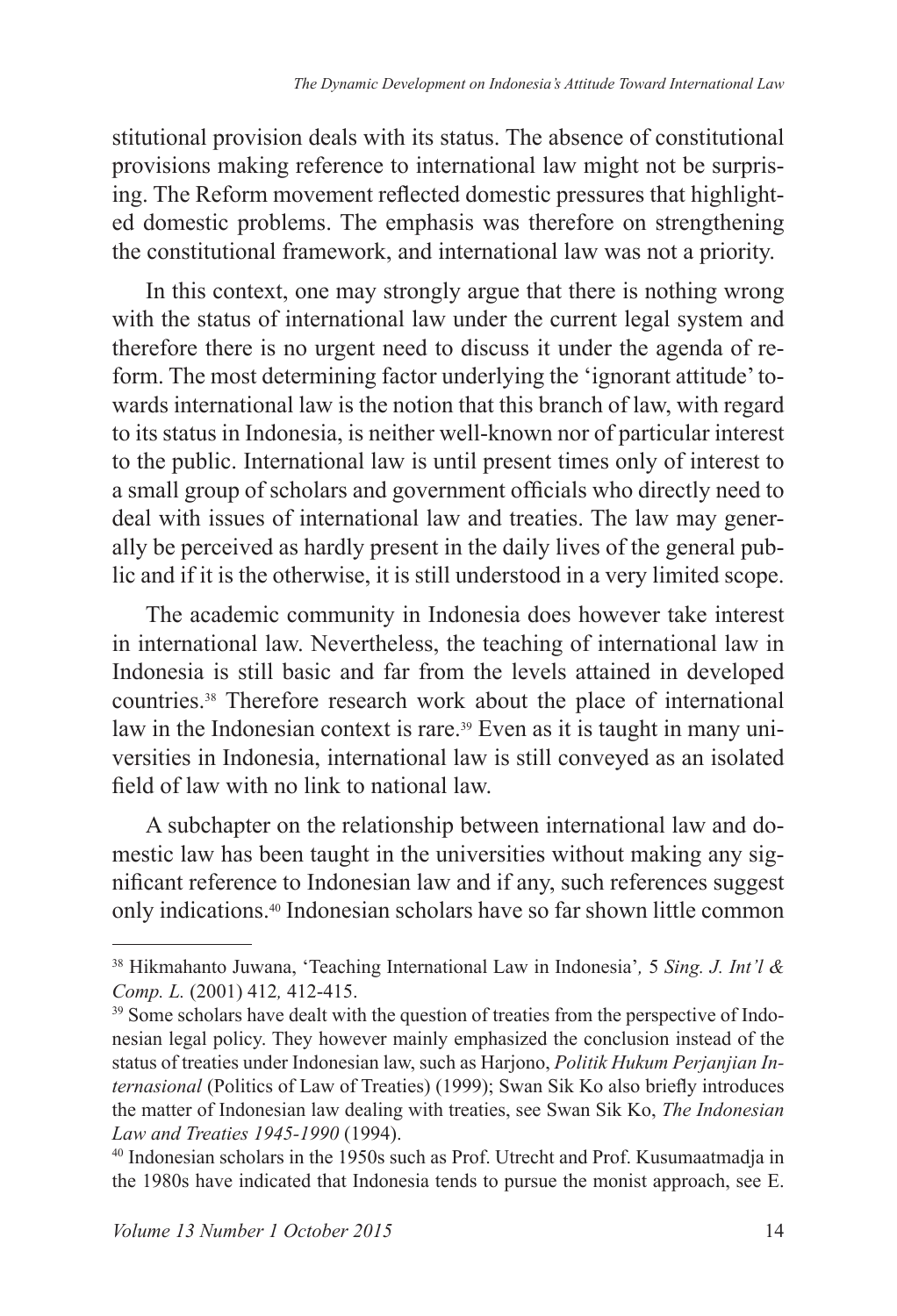interest with regard to the status of international law under domestic law. Until recently, the issue of the relationship between international law and domestic law did not garner the required attention of scholars or lawmakers and did not constitute an academically controversial issue in Indonesia. There might be several reasons that could explain this phenomenon:

- 1. Experts in constitutional law in Indonesia and international law were busy in their own spheres of expertise and viewed treaties from their specific perspectives.41 For constitutional law experts, treaties are merely theoretically a source of constitutional law. For internationalists, treaties are legal documents under international law. Internationalists have little interest to deal with their domestic status. Due to the rather executive-heavy political setting, practical questions on treaties never appeared in public debate and, if any, were settled through political solutions. Academic discourse was therefore not encouraged. The discussion, if any, lacks attention to international aspects of constitutional law and depicted a deficit on constitutional aspects of international law.
- 2. following Indonesia's independence in 1945, Indonesian scholars were preoccupied with the nationalist sentiment and viewed international law as colonial law. Scholars turned to international law only when domestic laws and interests were at stake.<sup>42</sup>
- 3. As an archipelagic state, most parts of Indonesia are located in remote areas far from cross- border interactions. International relations were therefore mostly viewed as relations between and by governments instead of relations between and by individuals. This circumstance stimulated scholars to be more conservative in their way of thinking on international law. Treaties were viewed merely as inter-state documents belonging to the exclusive domain of the foreign Ministry. The question of the domestic status of treaties did

Utrecht and Moh. Saleh Djindang, *Pengantar dalam Hukum Indonesia* (Introduction to Indonesian Law) (1983), 120; Kusumaatmadja (note 20), 65-67.

<sup>&</sup>lt;sup>41</sup> The situation is also attributed to the structure of Faculties of Law in Indonesia where constitutional and administrative law and international law are separate subjects that belong to separate departments.

 $42$  The law of the sea became a crucial subject between 1960 and 1982, when Indonesia submitted to the UN its national strategic interests in attaining acceptance of international archipelagic concepts.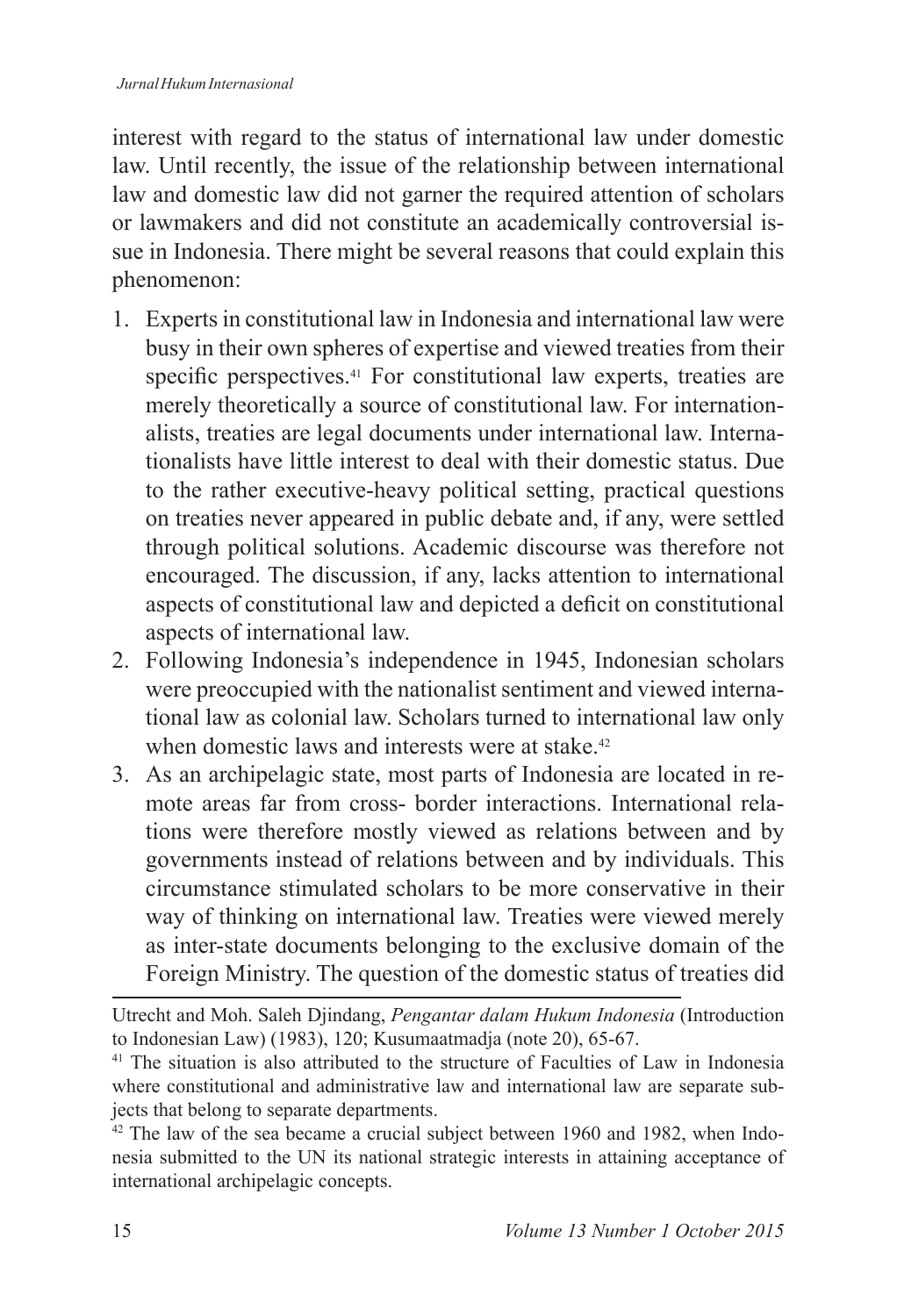not concern the public and therefore was of interest neither to constitutionalists nor for internationalists.

## **III.THE NEED FOR CLARITY ON INTERNATIONAL LAW IN A DEMOCRATIC INDONESIA**

## A. CONSEqUENCES OF A DEMOCRATIC LEGAL SYSTEM

Indonesia is now in transition to becoming a fully-fledged democracy. Within such a system, the principle of rule of law (*Rechtsstaatlichkeit*), which encompasses legality, certainty and equality is an inherent part of any democratic society. All newly democratic states have experienced this call and subsequently they are required to deal with the status of treaties under domestic law. As treaties will affect the rights and obligations of individuals, their validity under domestic law must be constitutionally determined, instead of being determined by discretionary power. In other words, a system that governs the status of treaties and provides them with clarity under domestic law is *conditio sine qua non* for a democratic legal system.

Democratic transition in Indonesia has prompted the state to provided clarity on the status of international law under its domestic law. Before becoming democratic, most states in transition had neither a clear attitude nor constitutional and legislative provisions with respect to this matter. Before the transition, for example South Africa, as a former member of the Commonwealth, was supposed to follow the same general practice as other members but there was little judicial authority in support of that supposition.<sup>43</sup> With the inception of the new Constitution in 1994, South Africa created a clearer regime on the relationship between international law and South African law and on the status of international law in South Africa.44 for the first time, its Constitution included provisions governing the status of international law under its domestic law. It is claimed that the relationship between international law and South African municipal law is now more clearly defined than

<sup>43</sup> J.W. Bridge, 'The Relationship between International Law and the Law of South Africa', 20 *ICLQ* (1971), 746.

<sup>44</sup> Dermott Devine, 'The Relationship between International Law and Municipal Law in the Light of the Interim South African Constitution 1992', 44 *ICLQ* (1995), 1.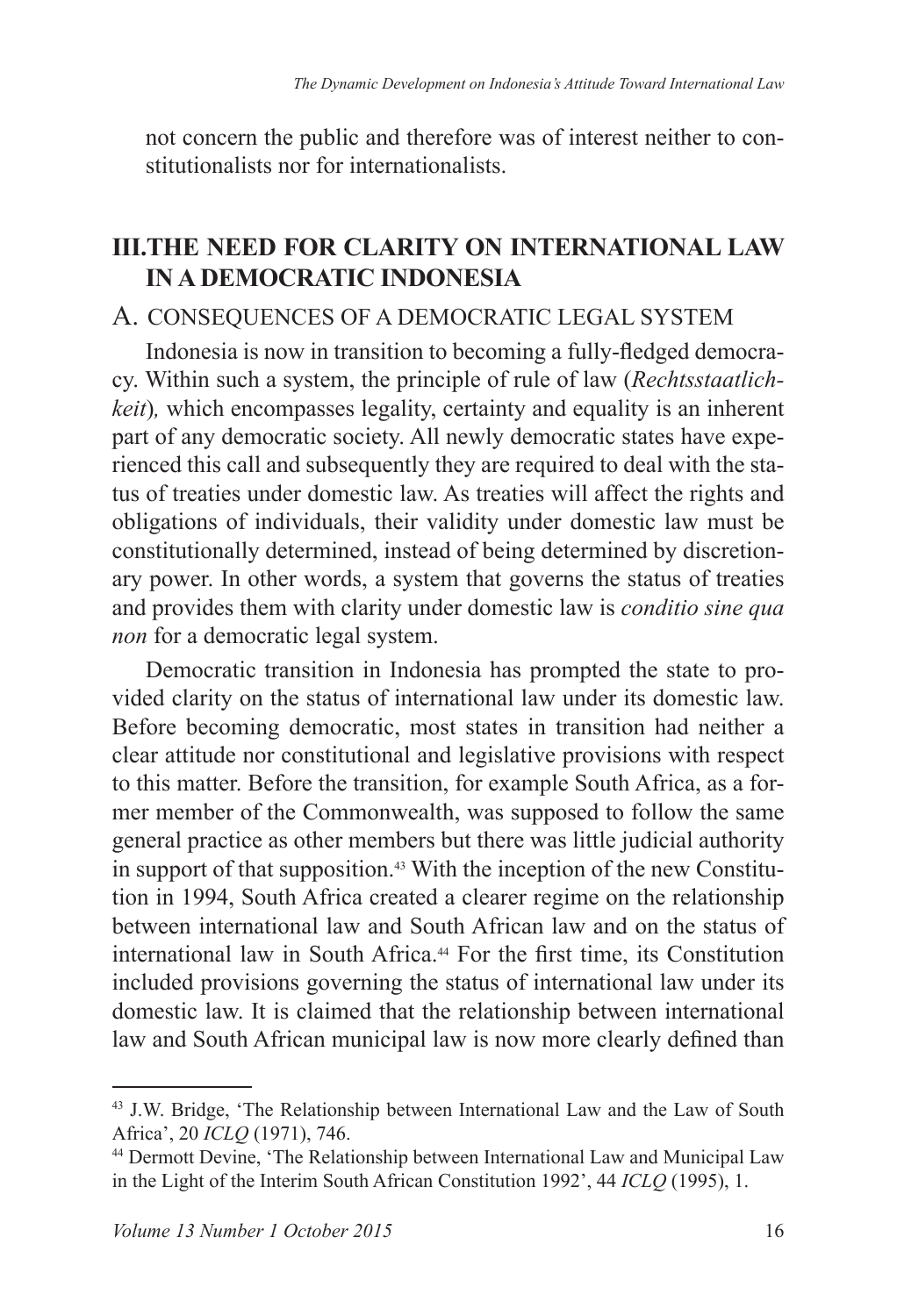### ever before<sup>45</sup>

The new democratic countries in Eastern Europe and former Soviet Union countries face the same situation and were determined to adopt a clearer legal regime with regard to the legal status of treaties under their domestic law. Before democratization, the status of international law in their domestic law was not regulated either by a constitutional provision or by the lower legislation. Consequently, the legal system created a lack of consistency and clarity in both practice and academic discourse. Urged by scholars, the relationship between international law and domestic law, including the status of treaties, has been regulated by the constitution.46 Although the kinds of relationships they establish differ, such general clauses are present in most of the new constitutions.<sup>47</sup>

Indonesia in turn is required to follow the democratic transition path. Following the collapse of the New Order in Indonesia, the country's political structure came under serious scrutiny and its foundations as a nation and a state were shaken.48 A series of constitutional reforms thereupon took place from 1999 to 2002. These constitutional reforms resulted in a fundamental change in the state's structure and distribution of powers. Ideally, reforms which included decentralization of power would act as prerequisites to a well-functioning democratic order.

The original Constitution of 1945 (before the amendment) was criticized by many Indonesian constitutionalists for its many defects. Prominent constitutional law expert, Moh. Mahfud,<sup>49</sup> confirmed that before the amendment the Constitution provided a system that was executive-

<sup>45</sup> Andre Stemmet, 'The Influence of Recent Constitutional Developments in South Africa on the Relationship between International Law and Municipal Law', 33 *Int'l L.*(1999) 1, 74.

<sup>46</sup> Eric Stein, 'International Law in Internal Law: Toward Internationalization of Central-Eastern European Constitutions', 88 *AJIL* (1994) 3, 427-450.

<sup>47</sup> Vladlen S. Vereshchetin, 'New Constitution and the Old Problem of the Relationship between International Law and National Law', 7 *EJIL* (1996), 34.

<sup>48</sup> I Ketut Putra Erawan, 'Political Reform and Regional Politics in Indonesia', 39 *Asian Survey* (1999) 4, 588.

<sup>49</sup> Moh. Mahfud, *Amandemen Konstitusi Menuju Reformasi Tata Negara* (Amending the Constitution for Constitutional Reform) (1999), 52; Saldi Isra, *Pergeseran Fungsi Legislasi: Menguatnya Model Legislasi Parlementer dalam Sistem Presidensial Indonesia* (A Shift in Legislative functions: Enhanced Parliamentary System of Legislation in the Indonesian Presidential System) (2010), 1-10.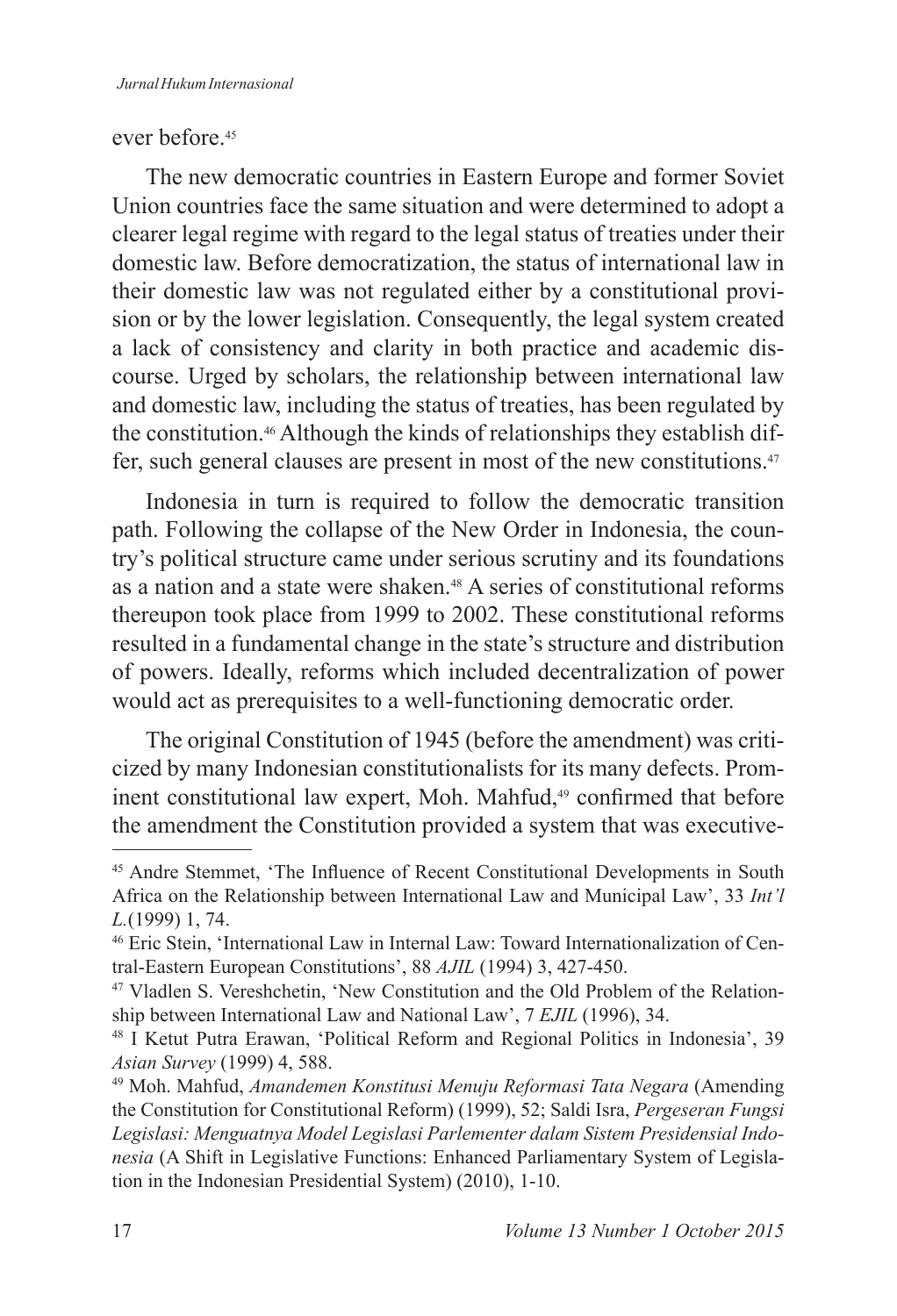heavy, lacked in checks and balances, delegated too many constitutional functions to the statute level, contained ambiguous articles and depended too strongly on the political goodwill and integrity of politicians. The question on the legal status of treaties under domestic law was therefore dealt by the discretionary power of the executive (government) without any checks and balances from the legislative branch. The amendment of the Constitution created a system that could in theory, remove those defects by granting more power to the House of Representatives, providing a clearer checks and balances system, elaborate on constitutional provisions and prescribe to the rule of law. The system could sustain the political stability of domestic implementation of treaties but at the same time it failed to explain their legal status under domestic law.

The present Constitution (amended) is characterized by the following transformation, i.e. from:

- (a) authoritarian into a democratic government;
- (b) executive-heavy to equal checks and balances;
- (c) military power to supremacy of law and justice;
- (d) ignoring rights issues, to respecting human rights issues;
- (e) centralization into regional and local autonomy.

The current constitutional and state structure undoubtedly necessitates a clear legal system, including the governing of the relationship between international law and national law. Under the present Constitution, distribution of powers between executive, legislative and judicial powers is now established and clearly set. The executive organ has been endowed with powers that are restrictive, including its treaty-making powers and the implementation of treaties. The legislative organ (House of Representatives) plays a dominant role in drafting out and passing legislation and is therefore instrumental in shaping up the status of international norms in the domestic sphere. Judicial power is now independent from executive influences in interpreting and determining the effect of treaties concluded by Indonesia. To some extent, the question of judicial review of treaties has been raised. Through a checks and balances system, the constitutional organ shall ensure that treaties are observed on the basis of the domestic legal system.

The question of the relationship between international law, espe-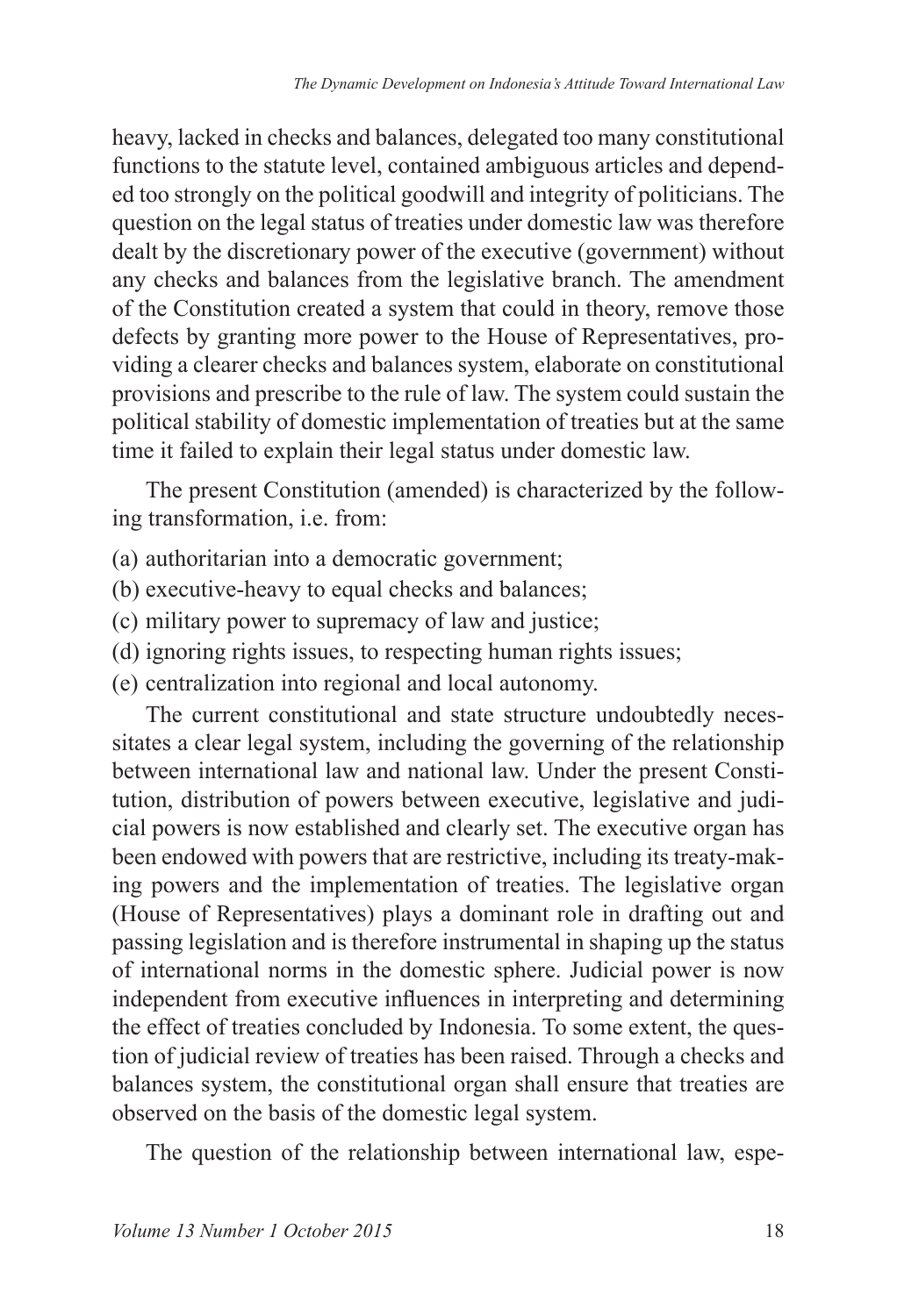#### *Jurnal Hukum Internasional*

cially treaties and domestic law, is now on the political agenda. Critical and legal questions about the status of treaties under domestic law have been increasingly raised, not only in the conduct of state in international relations but also among lawmakers, practitioners and legal enforcers. Treaties concluded by Indonesia are increasingly on the rise not only in quantity but also quality. The recent tendency of treaties to govern the rights of individuals, such as human rights, environment and trade treaties created debate in a domestic level and prompted a search for criteria and a mechanism for their domestic application.<sup>50</sup>

Under such circumstances, the absence of a clear legal regime on the status of treaties under domestic law will create uncertainty and unpredictability concerning the rights and obligations arising from such treaties. from the outside it seems obvious that Indonesia is required to observe its treaty obligations in line with the international legal order. It is commonly said that states that have not equipped their legal systems to cope with international law would face the risks of breaching international obligations and affecting the domestic balance of powers.<sup>51</sup>

Legal uncertainty in the absence of a clear legal regime on treaties is worsened through the effects of globalization, which has presented with many types of treaties that are intrusive in nature and touches upon the typical domain of domestic law, i.e. treaties on environment, human rights and trade.<sup>52</sup> Indonesian law can no longer stand on its own, and, as experienced by all states, will face constant pressure to synchronize

 $52$  It is commonly argued that globalization [international law] has penetrated the once exclusive zone of domestic affairs to regulate relationships between governments and their own citizens, see Anne Marie Slaughter and William Burke-White, 'The Future of International Law is Domestic (or, The European Way of Law)'*,* 47 *Harv. Int'l L. J.* (2006) 2*,* 327.

<sup>50</sup> The contentious debate is revealed in a series of focus group discussions on the Status of Treaties under the Indonesian Legal System convened by the Indonesian Ministry of Foreign Affairs and attended by law scholars from various universities since 2006. The proceedings can be read in *Perjanjian Internasional dalam Teori dan Praktik Indonesia, Kompilasi Permasalahan* (International Treaty in Theory and Practice in Indonesia, Compilation of Issues)*,* Ministry of Foreign Affairs of the Republic of Indonesia (2008); *Status Perjanjian Internasional dalam Tata Perundangundangan Nasional* (Treaties under National Laws)*,* Ministry of Foreign Affairs of the Republic of Indonesia (2009).

<sup>51</sup> Giuliana Ziccardi Capaldo, 'Treaty and National Law in a Globalizing System'*,* in *The Global Community,* 1 *Yearbook of International Law and Jurisprudence* (2003), 140.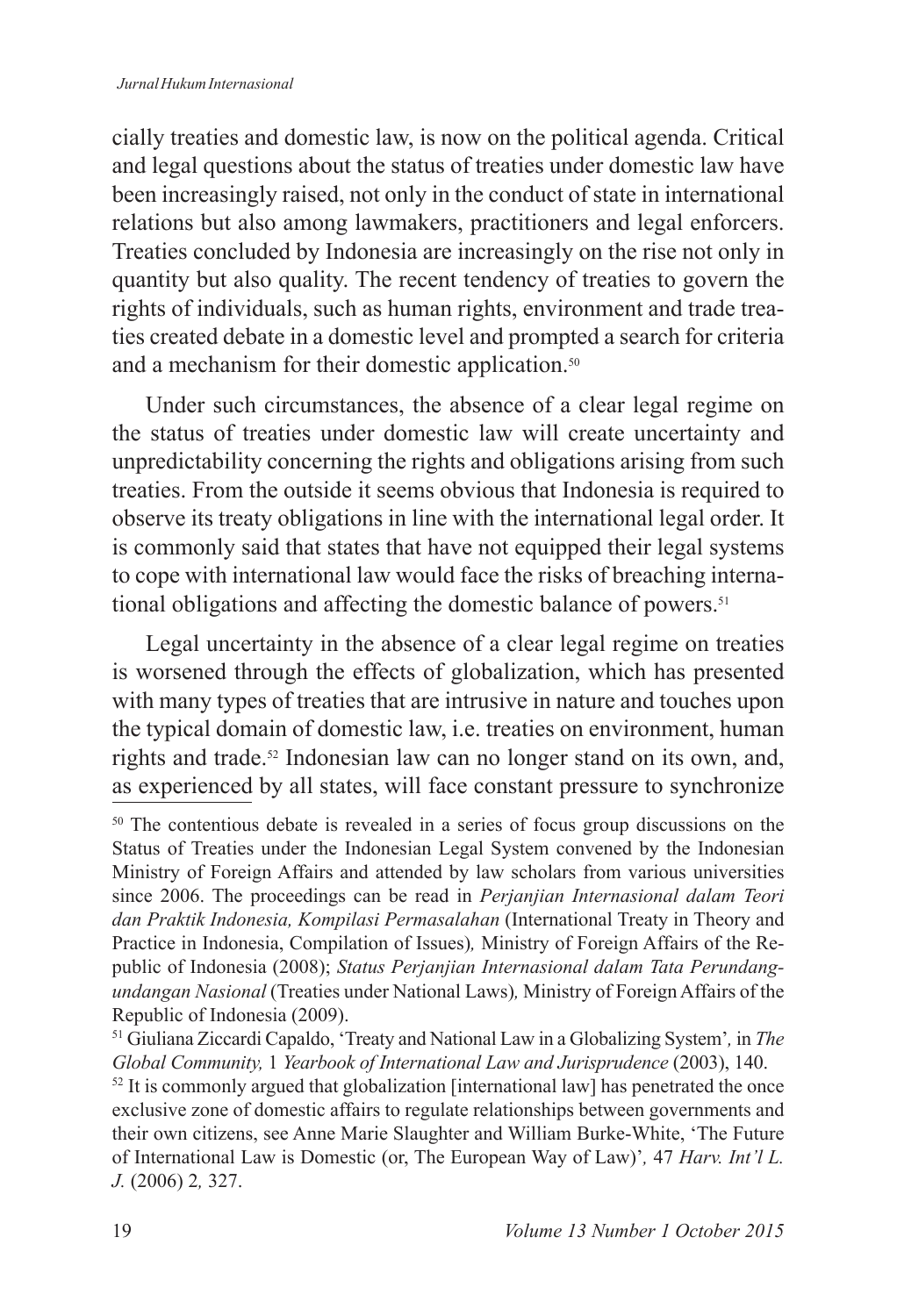with international standards. It has been argued that whereas in the past the municipal sphere was beyond the reach of the international community, it appears that there are minimum requirements on the international level concerning the internal order of states imposed by treaties.<sup>53</sup>

As a democratic state that has been predominantly inspired by the Western model, Indonesia is now applying legal standards commonly featured in democratic modern states. Rule of law, parliamentary participation, separation of powers and legal certainty are amongst the principles that should underlie the legal regime that is to be created. As a consequence, Indonesia needs to address this question in order to establish a regime that could provide legal certainty (precision) and predictability concerning the status of treaty *vis-à-vis* domestic law. The question of the relationship between treaties and domestic law also involves the hierarchical status of treaties within the domestic legal system.

From its inception, Indonesia has consistently developed its national laws by subscribing strictly to Hans Kelsen's *Grundnorm* and *Stufenbau* theory*.* Indonesian legal architecture recognizes the hierarchy of legal norms and starts from the fundamental norm (ideology of *Pancasila*) and the Constitution from which flows other legal norms in a hierarchical manner.54 The Law No. 12 of 2011 prescribes that types and hierarchies of laws and regulations are:

- a. Constitution 1945;
- b. Decisions of the People's Consultative Assembly;
- c. Law/Government Regulations Replacing the Law;
- d. Government Regulations;
- e. Presidential Regulations;
- f. Provincial Regulations;
- g. Local and City Regulations.

The hierarchical construction would inevitably give rise to the question of where international law, especially treaties, is placed in domestic law.<sup>55</sup>

<sup>53</sup> Stefan Kadelbach, 'The Transformation of Treaties into Domestic Law', 42 *GYIL* (1999), 67.

<sup>54</sup> Since 1966, inspired by Hans Kelsen with his *Grundnorm and Stufenbau des Rechts/Stufenbau der Rechtsordnung theory* and Hans Nawiasky with *his Staatsfundamental Norm* theory, Indonesia has constructed a hierarchical system of norms. The Law of the Republic of Indonesia No. 12 of 2011 governs the current system.

<sup>55</sup> The rank of treaties has commonly been acknowledged as a critical subject of the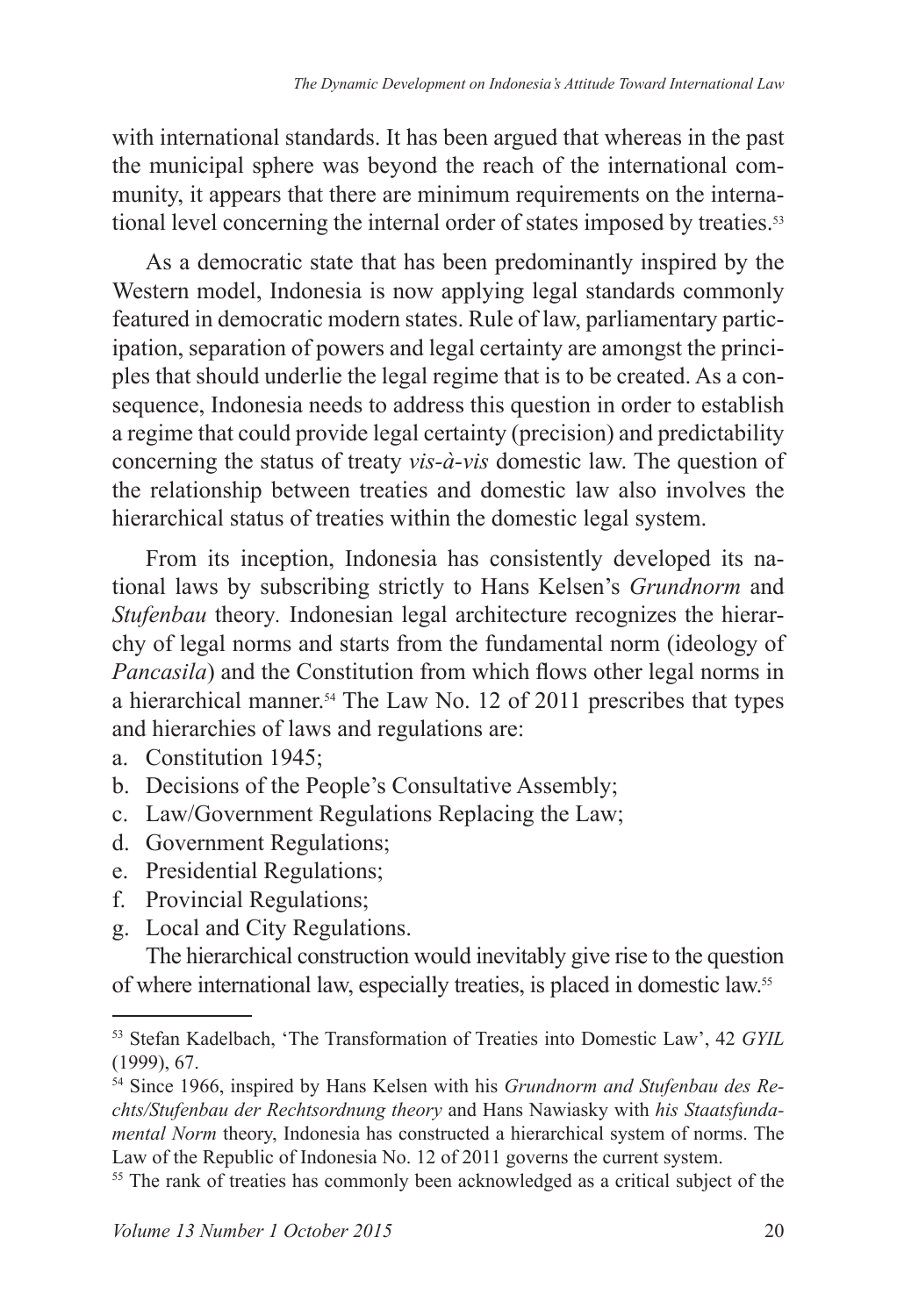## B. COMPLIANCE WITH INTERNATIONAL LAW

Indonesia is undergoing profound developments, arising from internal and external influences. Internally, as a new democratic state, its legal system has been called upon to meet international standards through the passing of domestic law that can put treaty obligations into domestic effect. Externally, Indonesia is witnessing profound changes of the international legal system - globalization - which imposes socalled international minimum requirements concerning the internal legal order of states.<sup>56</sup>

Since its inception as a sovereign state, Indonesia has concluded many treaties. Concluding treaties has in fact becomes a daily activity for Indonesia, as the government has been actively engaged in the treaty-making process in many fora, including those involving the UN frameworks, regional and bilateral context. To date, Indonesia has been a party to almost 4,000 treaties, and they cover wide-ranging issues.

Those concluded by Indonesia that are intended to produce domestic effects are on the rise, particularly in the field of economic relations such as free trade, investment guarantees, double tax avoidance treaties; and legal cooperation such as extradition, mutual legal assistance, combatting transnational organized crime, anti-corruption and counterterrorism.

Following the multidimensional crisis of 1998, all Presidents that have taken office ever since have consistently set the same targets in regard to foreign policy. The targets are a greater role for Indonesia in terms of international relations and in creating world peace; a restored image of Indonesia; boosting confidence in the international community; encouraging the creation of a better regional and international economic order as well as cooperation in supporting national development.<sup>57</sup>

It is argued that Indonesia can only attain its desired reputation and

status of treaties under domestic law, see Francis G. Jacobs, 'Introduction', in G. Jacobs and Roberts (note 3)*,* xxiv.

<sup>56</sup> Kadelbach (note 53), 67-68.

<sup>57</sup> Kementrian Negara Perencanaan dan Pembangunan Nasional, *Rencana Pembangungan Jangka Menengah 2004 – 2009, Bab 8* (The Ministry of National Development Planning, the National Medium-Term Development Plan 2004 – 2009 of Indonesia, Chapter 8).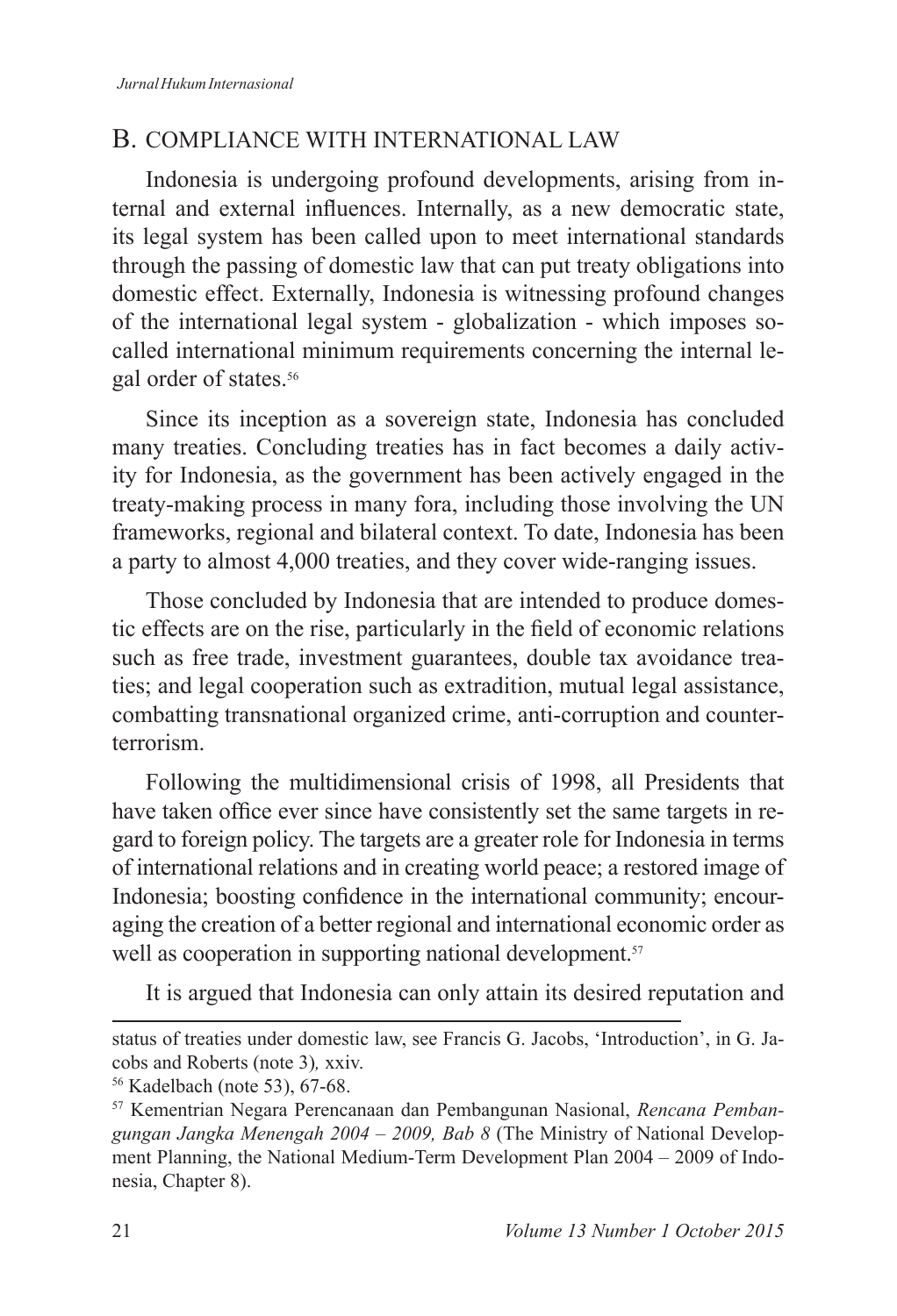credibility at the international level if it demonstrates its compliance to international law.58 Compliance with regard to treaties would be the most important parameter. As a party to treaties, Indonesia is bound by the principle of *pacta sunt servanda -* a fundamental principle of international law - which prescribes that treaties and other agreements are binding on the parties and must be performed in good faith.<sup>59</sup> Failure to do so by any state would not only constitute a breach of international law but also bring about a non-compliant status, which could adversely affect a state's international reputation and credibility as a member of the international community.

It has been noted that failure to observe treaty norms in the domestic sphere shall involve the responsibility of that state, which cannot rely on its domestic law. A state is under obligation to ensure that the treaties are applicable under its domestic law. How treaties are transformed or adopted and ranked within the respective internal legal order is a matter of domestic law.60 These traditional premises remain in place insofar as a so-called Westphalian model of sovereignty characterizes international law<sup>61</sup>

Globalization requires greater observation and adherence to treaties by domestic law and for that purpose a strong mechanism for compliance with treaties has been developed under international law. It is interesting to note that many multilateral treaties nowadays, to which Indonesia is a party, include mechanisms to ensure the compliance of the parties with obligations arising from the treaties. Within the framework of the United Nations human rights treaties, the treaty monitoring sys-

<sup>&</sup>lt;sup>58</sup> From empirical implications of pre-commitment and diffusion theories, Ginsburg found that adopting international law is a useful strategy for democracies to lock in particular policies, encouraging trust in governments and state regimes, and bolstering global reputations, see Tom Ginsburg, Svitlana Chernykh and Zachary Elkins, 'Commitment and Diffusion: How and Why National Constitutions Incorporate International Law'*, University of Illinois Law Review* (2008), http://works.bepress.com/ tom\_ginsburg/18, 201 (last visited on 9 April 2013).

<sup>59</sup> Article 26 VCLT of 1969.

<sup>60</sup> Kadelbach (note 53), 66.

<sup>61</sup> Stephane Beaulac, 'Westphalia, Dualism and Contextual Interpretation', EUI Working Papers, European University Institute (2007), 5-6; Mattias Kumm, 'Democratic Constitutionalism Encounters International Law: Terms of Engagement', in S. Choudhry (ed.), *The Migration of Constitutional Ideas* (2006), 258.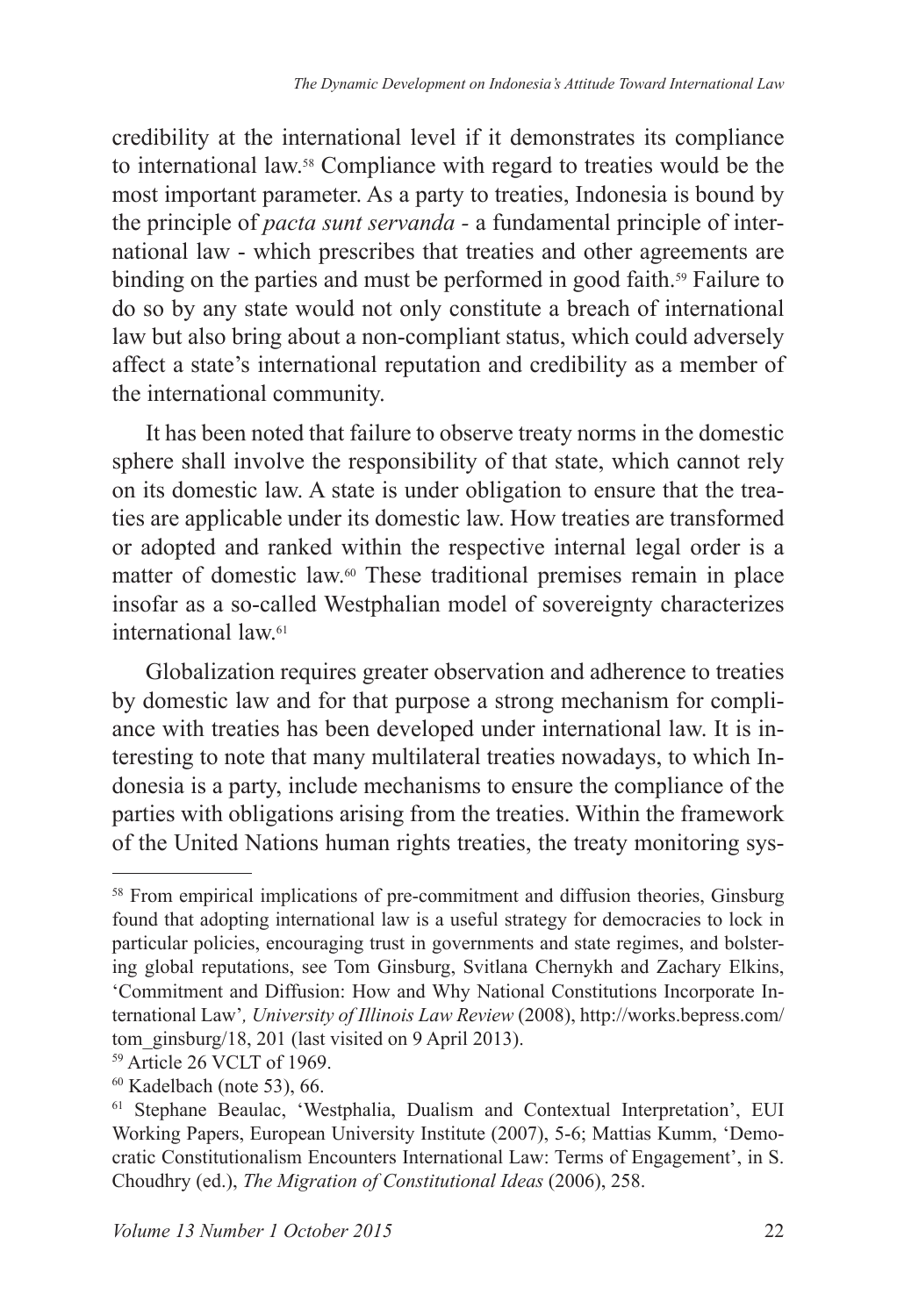tem has been developed and treaty bodies have been established with a view of promoting states parties' compliance with treaty obligations.<sup>62</sup> Indonesia is also scrutinized by this mechanism, and from its foreign policy perspective,63 it is committed to comply with obligations under the treaties. As human rights treaties are concerned with the rights of individuals that are subjects of domestic law, their implementation in the domestic sphere is absolutely necessary. In doing so, Indonesia continues to face questions on how such treaties are enforced at the domestic level, a matter of which can only be effectively addressed when a clearer domestic status is provided for treaties.<sup>64</sup>

## C. DECENTRALIZATION

One of the main agendas for political reform in 1999 was the reform of the political system against absolute centralized power. Under the previous system, the central government had played a key and decisive role by which local governments were fully under its control. The powers of local governments were derived from the central government. Thus, in carrying out their governmental activities in the given regions, provincial administrations simply acted on behalf of the central government.

The reformed Constitution paved the way to greater autonomy by reforming the central and local government into a three-tier system: the central government, provincial governments and regental governments (*kabupaten)* or cities. A fast and wide-ranging process of decentralization and devolution of powers was granted to all levels of authorities by

<sup>62</sup> Michael O'Flaherty and Claire O'Brien, 'Reform of UN Human Rights Treaty Monitoring Bodies: A Critique of the Concept Paper on the High Commissioner's Proposal for a Unified Standing Treaty Body', 7 *Human Rights Law Review* (2007) 1, 141-172.

<sup>&</sup>lt;sup>63</sup> Since its inception as a democratic state in 1998, Indonesia has launched a series of plans of action on human rights aimed at, *inter alia,* implementation of the norms and standards of human rights. The current plan of action (2011-2014) is stipulated in the Indonesian Presidential Regulation No. 23 of 2011.

<sup>64</sup> The UN Human Rights Bodies such as Committee on the Elimination of Racial Discrimination posed a question to Indonesia on the status of the Convention in domestic law and to what extent domestic courts may directly implement its provisions, UN Doc. CERD/C/IDN/3, Seventy-first session, Geneva, 30 July-18 August 2007, question no. 3.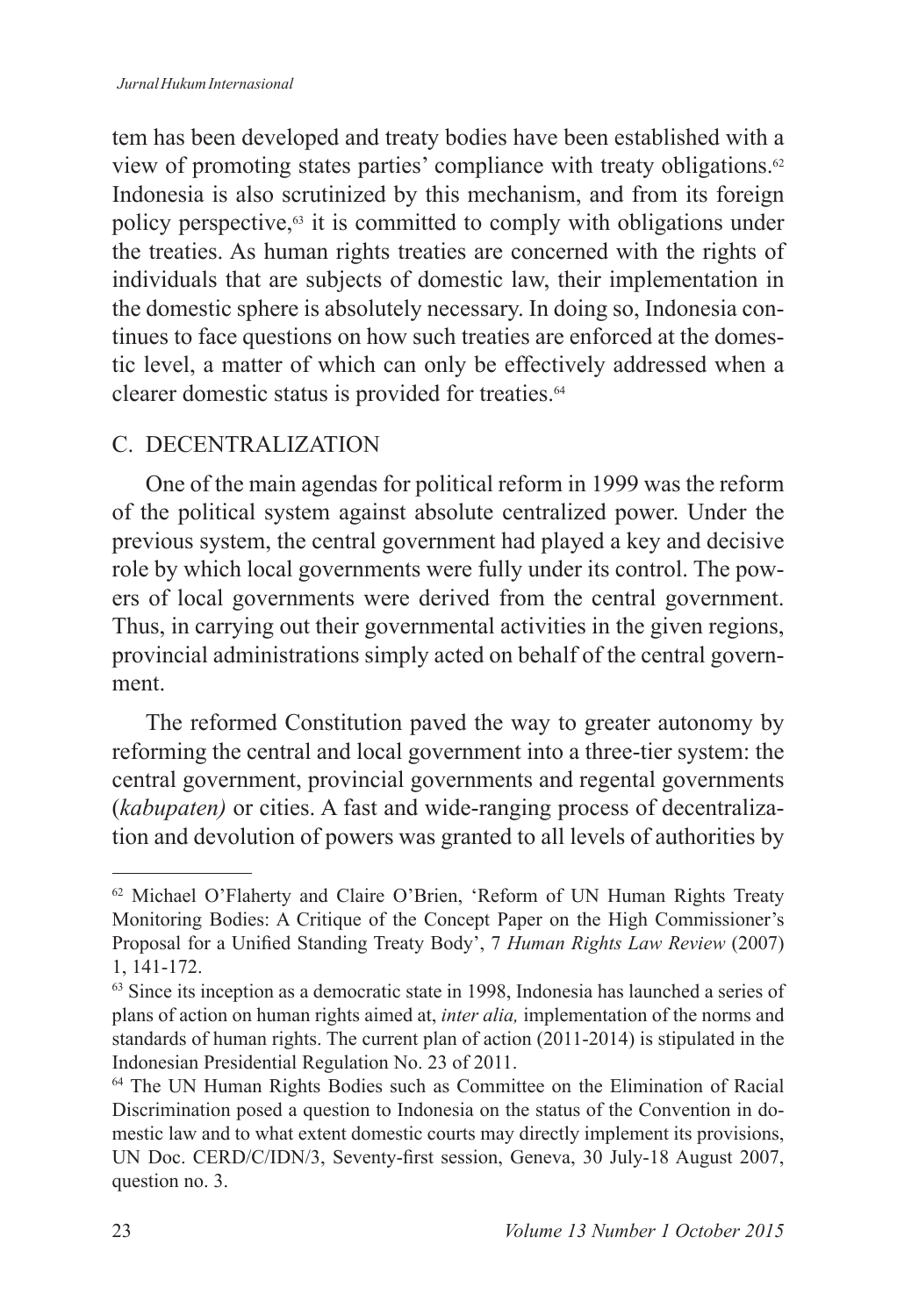which they are entitled to exercise autonomous powers in all matters except on matters concerning foreign policy, defence, security, financial and fiscal, judicial and religious affairs.

In addition to this decentralization of power, a special autonomous status was granted to certain provincial administrations i.e. Aceh and Papua. Both provinces argued that their special characteristics, historical and political backgrounds were distinct when compared to other local administrations. The call for granting special autonomy status for the two provinces were made long before reform took place because of some tensions between the central government and the said provinces. The tension also manifested in separatist movements involving foreign influences, a matter which invited international attention. A special autonomy status was thus granted to the two provinces. The powers they have acquired are broader than those enjoyed by the remainder of Indonesian provinces and municipalities.

Scholars generally underline the decisive role of the constitution in determining the treaty-making power of entities at a sub-state or a subgovernmental level. Subdivisions of a state may possess the capacity to conclude treaties, if such a capacity is admitted by the constitutional law of the state.<sup>65</sup> A provision in the final draft of the International Law Commission on the Law of Treaties, $66$  which was removed during the diplomatic conference on the Law of Treaties in 1969, deferred to the constitution for such powers. The draft provided that: "State members of a federal union may possess the capacity to conclude treaties if such a capacity is admitted by the federal constitution and is within the limits laid down." The scrapping of the proposed provision was not in any way linked to a denial of the treaty-making capacity of such a federal  $union<sup>67</sup>$ 

<sup>65</sup> Helmut Steinberger, 'Constitutional Subdivisions of States or Unions and their capacity to conclude Treaties', 27 *ZaöRV* (1967), 428; Thomas A. Levy, 'Provincial International Status Revisited', 3 *Dalhousie L.J.* (1976-1977), 75.

 $66$  ILC Official Records:  $21$ <sup>st</sup> session, Supplement No. 9 (A/6309/Rev.1), UN (1966), 10. 67 Mark E. Villiger, *Commentary on the 1969 Vienna Convention on the Law of Treaties* (2009), 127-128; The principle reason for deletion was that by making capacity dependent solely upon the provisions of the federal constitution, the paragraph would in practice amount to an invitation to other states to interpret the constitution themselves, see J.S. Stanford, 'United Nations Law of Treaties Conference: first Session', 19 *U. Toronto L.J.* (1969), 60-61.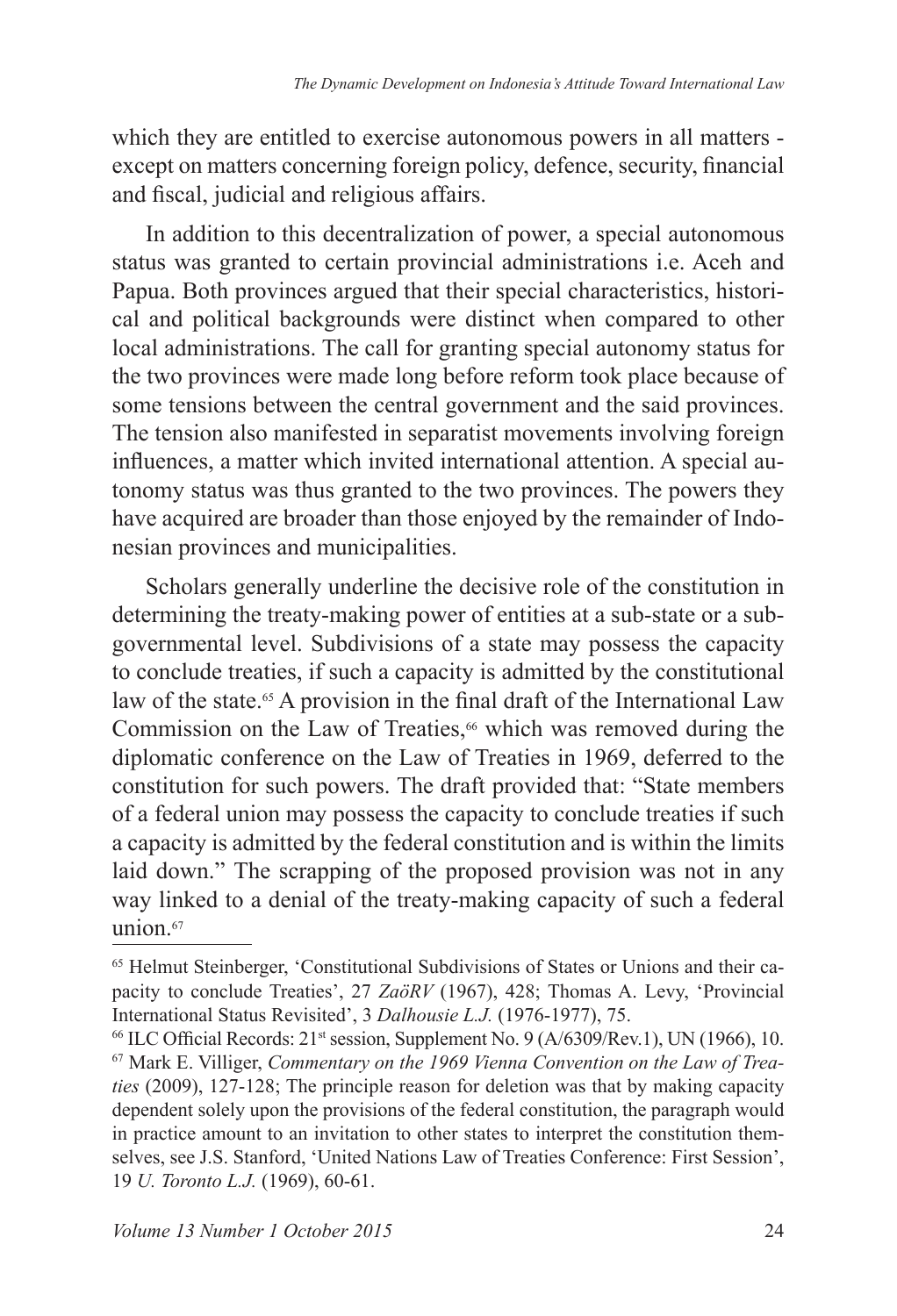#### *Jurnal Hukum Internasional*

Going by the traditional view, the power to conclude an entire treaty from conclusion to performance of treaties was entrusted to the monarch as an exercise of his sovereignty. The wave of constitutionalism and the separation of powers have generated constitutional provisions which distinguish those related to the 'making', from those related to the 'performance' of treaties.<sup>68</sup> As a consequence, the treaty-making power has been allocated to various state organs, in either a horizontal or a vertical manner. Horizontally, state practices have witnessed the increasing participation of parliament, as it is the parliament, which is mainly entrusted with the domestic enforcement of treaties. Going vertically, as sub-states have exclusive competence to regulate certain matters, the performance of treaties on those matters inevitably involves their participation.

A number of articles however explain the treaty-making power of sub-states by making references mainly to federalism, under which the sub-states are entrusted with exclusive competence on certain matters. This question is significant under federalism: where government powers are distributed between a central authority and regional authorities. Under these two, every individual is subject to two law-making authorities. The central and regional authorities are coordinated - neither one is subordinate to the other.<sup>69</sup> State practices demonstrate that the issue is not merely linked to federalism but also relates to the colonial context, overseas territories and other dependent territories of existing states. It therefore demonstrates that the treaty-making power of entities other than those of states was not unknown. Further, pending the completion of decolonization, a number of self-governing associated states administered by the United Nations and territories enjoyed full internal self-government - recognized as such by the United Nations - before attaining full independence.

Even though it is suggested that the treaty-making power of substates is declining and the trend is waning,<sup> $\pi$ </sup> the basic premises under-

<sup>68</sup> Luzius Wildhaber, 'Provisions of Internal Law Regarding Competence to Conclude a Treaty', 8 *Va. J. Int'l L.* (1967-1968), 94.

<sup>69</sup> A. Kim Campbell, 'federalism and International Relations: The Canadian Experience', 85 *ASIL. Proc.* (1991), 125.

<sup>70</sup> Oliver J. Lissitzyn, 'Territorial Entities other than Independent States in the Law of Treaties', *RdC* (1968-III), 87.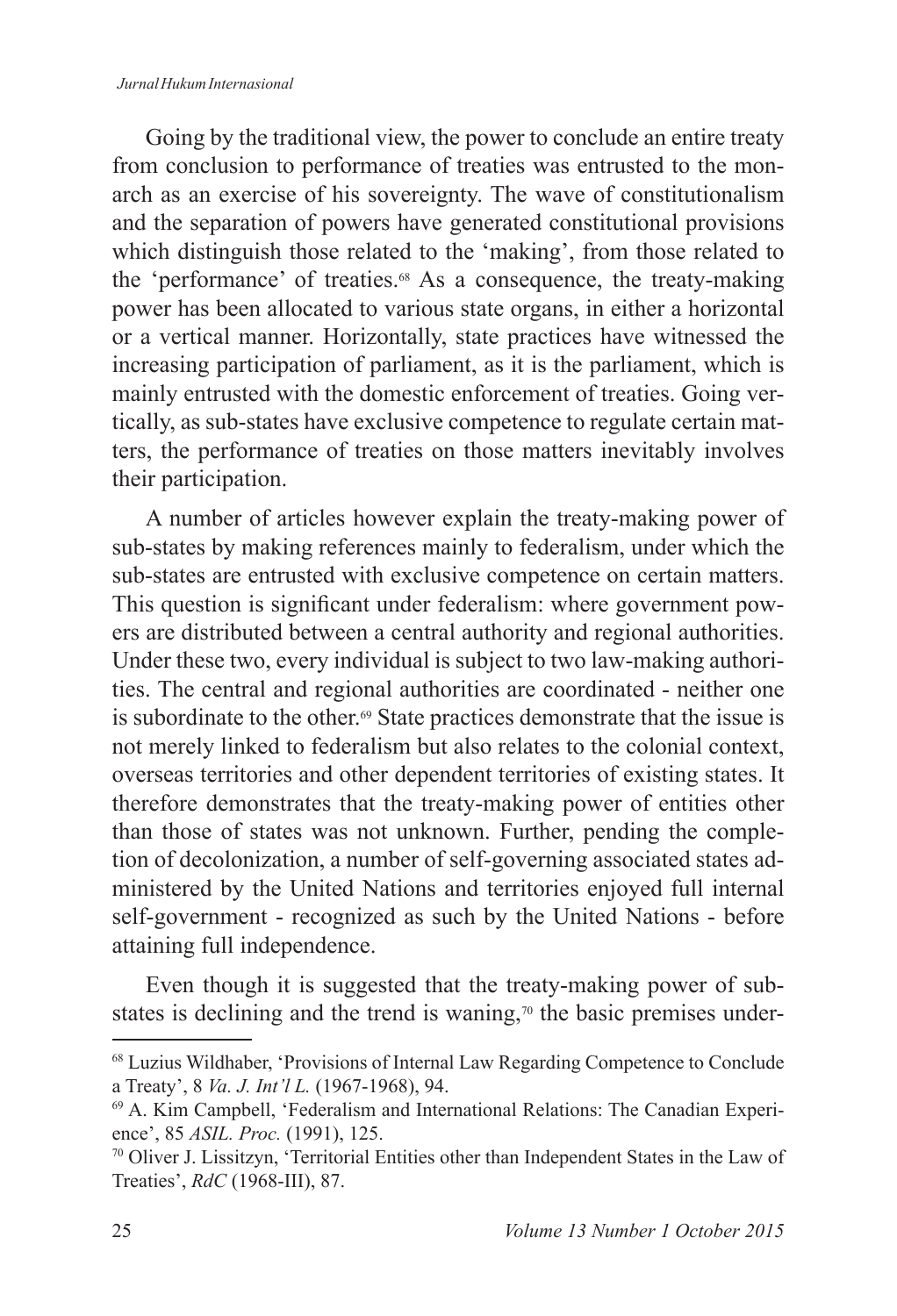lying the question remain. It now relates to managing conflicts of authority - between the central and its sub-national governments - under constitutional arrangements which will characterize the scope of the latter's power with regard to treaties. Reasons that justify the powers to conclude treaties have also proliferated from merely defending and promoting their interests, values and identities, to circumstances such as decentralization and globalization. Under globalization, it has been pointed out that the necessity for broader foreign policy of sub-states is driven by the degree of democratization and federalization, the degree of socio-economic development, and the increasing internationalization of markets.<sup>71</sup>

Irrespective of the structure of the state - be it federalist or unitary - the question remains relevant to both situations: how to deal with the exclusive competence of sub-states on certain matters. They will similarly encounter the question of treaty-making powers under constitutional arrangements if such matters are subject to becoming regulated through treaties. A number of treaties have even provided clauses stating that the treaties are open for the direct participation of sub-states on matters in which they have exclusive competence beyond federalist situations.72 Decentralization, where broader and even exclusive power is increasingly conferred to the sub-states, is not entirely free from this controversy.

It is relevant therefore to deeply explore how Indonesian constitutional arrangements address this issue. As a point of departure, there should be clarity being given on the status of international law under the Indonesian law.

<sup>71</sup> ferran Requejo, 'foreign Policy of Constituents Units in a Globalised World', in ferran Requejo (ed.), *Foreign Policy of Constituents Units at the Beginning of 21st Century* (2010), 11.

<sup>72</sup> The Agreement Establishing the World Trade Organization provides in Article XII that: "Any State or separate customs territory possessing full autonomy in the conduct of its external commercial relations and of the other matters provided for in this Agreement and the Multilateral Trade Agreements may accede to this Agreement, on terms to be agreed between it and the WTO. Such accession shall apply to this Agreement and the Multilateral Trade Agreements annexed thereto."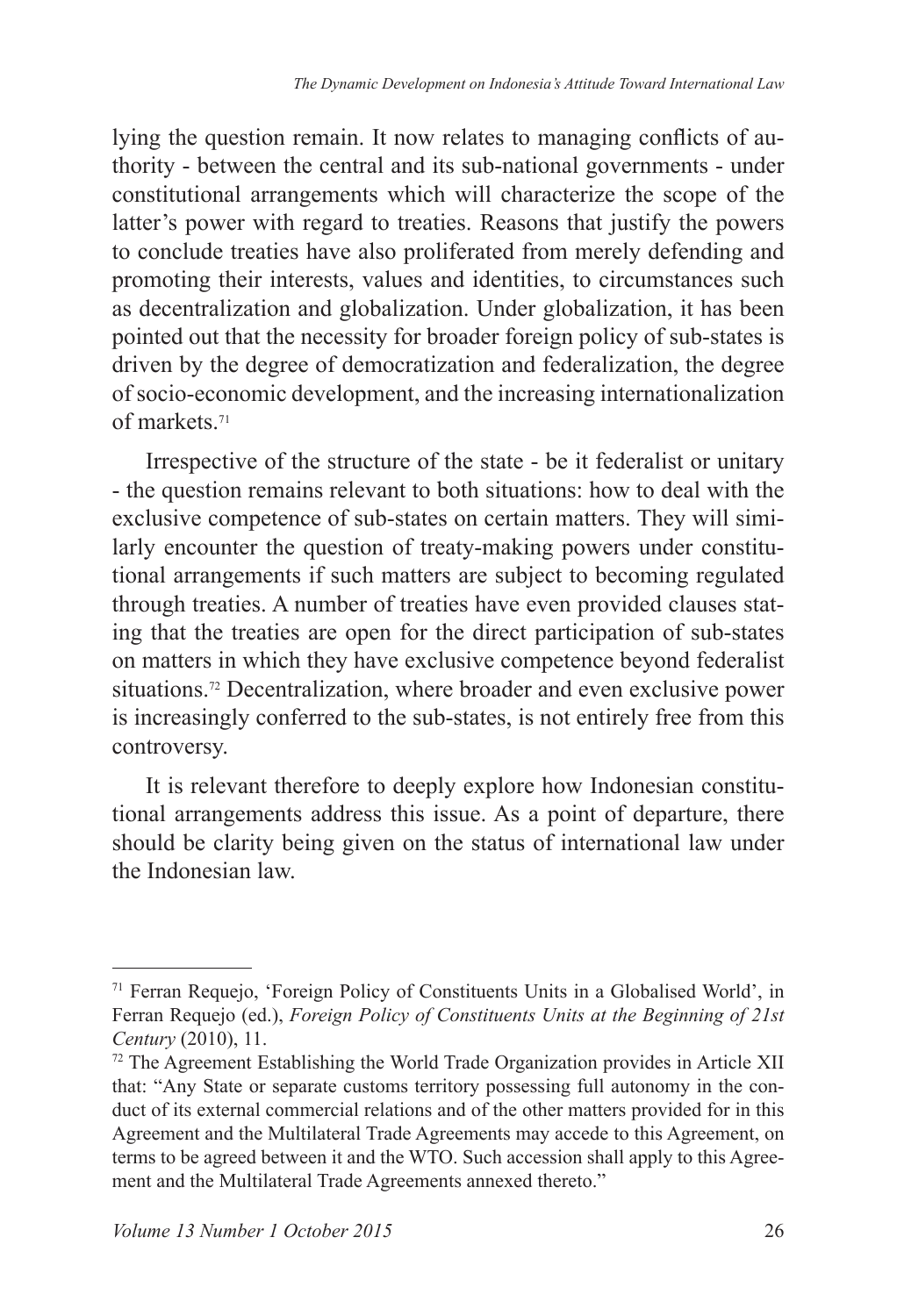## **IV. CONCLUSION**

The attitude of Indonesia toward international law since its independence as a sovereign state has been changing progressively, from hostility to friendly. In the initial period, its creation as a state had been regarded as "violation of the prevailing international law" on colonialization but in the same time it developed a new emerging international norm of self determination. In this regard, Indonesia's struggle for independence has constituted "a fight" against international law. This explains why Indonesia was so hostile with international law in this period.

In the "New Order" period, Indonesia did not deny international law as such. The receptive attitude with selective approach was characterised by the foreign policy. Indonesia turned to international law only insofar as it concerned with its strategic interest and survival. Indonesia therefore regarded the making of the law of the sea as a matter of paramount importance. On the other hand, Indonesia would resist international law if it affected its political survival and stability. Indonesia was therefore not in favour of the progressive development of the international human rights law. The receptive and selective policy was not deeply rooted in its legal system but it was successfully be sustained by the new order's regime political stronghold.

Democratic transformation has made a strong call for further change of Indonesia's attitude. As required by any democratic legal system, Indonesia must go more than just being amicable to international law. Indonesia should shape its domestic legal system in such manner where international law acquires a proper legal status under it. This is intended so that international law is not merely binding Indonesia at international level but it should also have proper legal effects under the domestic law. It appears that the Indonesian legal system is not yet being developed into such direction.

## **REFERENCES**

- Abdulgani, Roesland. *Hukum dalam Revolusi dan Revolusi dalam Hukum* (Law in the Revolution and Revolution in the Law). Jakarta: Prapantja, 1965.
- Akehurst, Michael. *Modern Introduction to International Law.* London: Routledge, 1977.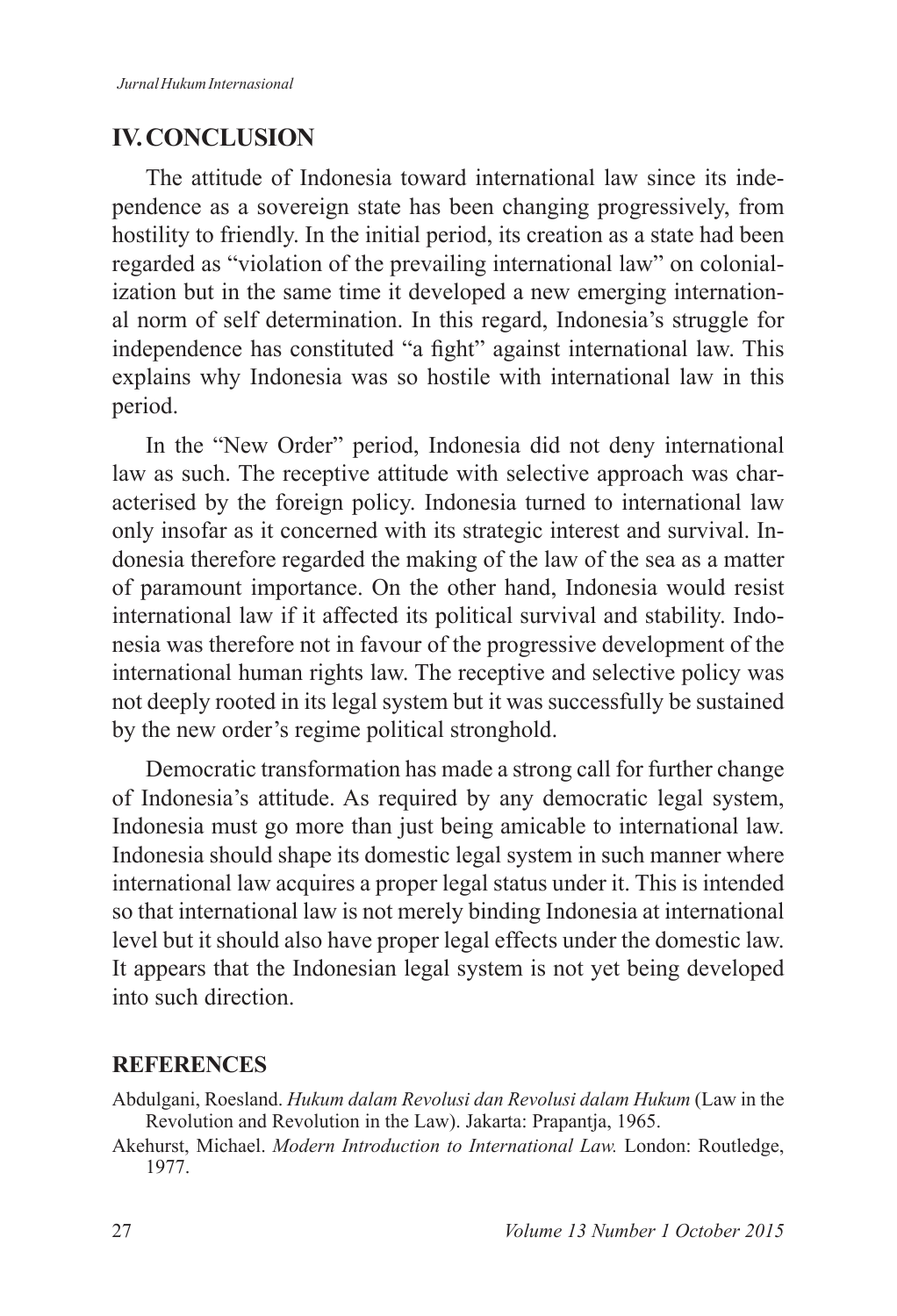- Anghie, Antony and B.S. Chimni. "Third World Approaches to International Law and Individual Responsibility in Internal Conflicts". *Chinese Journal of International Law, Vol. 2*. 2003.
- Asplund, Knut D. "Resistance to Human Rights in Indonesia". *Asia-Pacific Journal on Human Rights and Law*, *Vol. 10 (1).* 2009.
- Baade, Hans W. "Indonesian Nationalization Measures Before Foreign Courts a Reply". *American Journal of International Law, Vol. 54 (4).* 1960.
- Beaulac, Stephane. "Westphalia, Dualism and Contextual Interpretation". *EUI Working Papers*. florence: European University Institute, 2007.
- Bianchi, Andrea. "International Law and US Courts: the Myth of Lohengrin Revisited." *EJIL*, *Vol. 15 (4).* 2004.
- Board of Editors**.** "The Measure Taken by the Indonesian Government against the Netherlands Enterprises"*. Netherlands International Law Review, Vol. 5 (3).* 1958.
- Bridge, J.W. "The Relationship between International Law and the Law of South Africa". *ICLQ*, *Vol. 20.* 1971.
- Brierly, James Leslie. *The Law of Nations: An Introduction to the International Law of Peace.* Oxford: Oxford University Press, 1963.
- Campbell, A. Kim. "federalism and International Relations: The Canadian Experience". *ASIL. Proceedings, Vol. 85.* 1991.
- Cassese*,* Antonio. *International Law*. Oxford: Oxford University Press, 2005.
- Chimni, B.S. "Third World Approaches to International Law: Manifesto"*. International Community Law Review, Vol. 8*. 2006.Erades, Lambertus. "International Law and the Netherlands Legal Order" in *International Law in the Netherlands*. Vol. III. Edited by H.f. van Panhuys. The Hague: T.M.C. Asser Institute, 1980.
- Dean, Arthur H. "The Second Geneva Conference on the Law of the Sea: The fight for Freedom of the Seas". *American Journal of International Law, Vol. 54 (4).*  1960.
- Decision of Landesgericht 1958 and Oberlandesgericht Bremen 1959, *De Vereingde Deli Maatschapijen vs Deutsch-Indonesischen Tabak Handels G.m.b.H*.
- Devine, Dermott. "The Relationship between International Law and Municipal Law in the Light of the Interim South African Constitution 1992". *ICLQ, Vol. 44.* 1995.
- Domke, Martin. "Indonesian Nationalization Measures before Foreign Courts"*. American Journal of International Law, Vol. 54 (2).* 1960.
- Erawan, I Ketut Putra. "Political Reform and Regional Politics in Indonesia". *Asian Survey, Vol. 39 (4).* 1999.
- Fidler, David P. "Revolt Against or From Within the West? TWAIL, the Developing World, and the Future Direction of International Law". *Chinese Journal of International Law, Vol. 2*. 2003.
- Ginsburg, Tom, Svitlana Chernykh and Zachary Elkins. "Commitment and Diffusion: How and Why National Constitutions Incorporate International Law". *University of Illinois Law Review*. 2008. Accessed from <http://works.bepress.com/tom\_ ginsburg/18> (last visited on 9 April 2013).
- Harjono. *Politik Hukum Perjanjian Internasional* (Politics of Law of Treaties). Surabaya: Bina Ilmu, 1999.
- Hartono, Sunaryati. "The Interaction between National Law and International Law in Indonesia" in *International Law and Development*. Vol. 1. Edited by Paul Waart,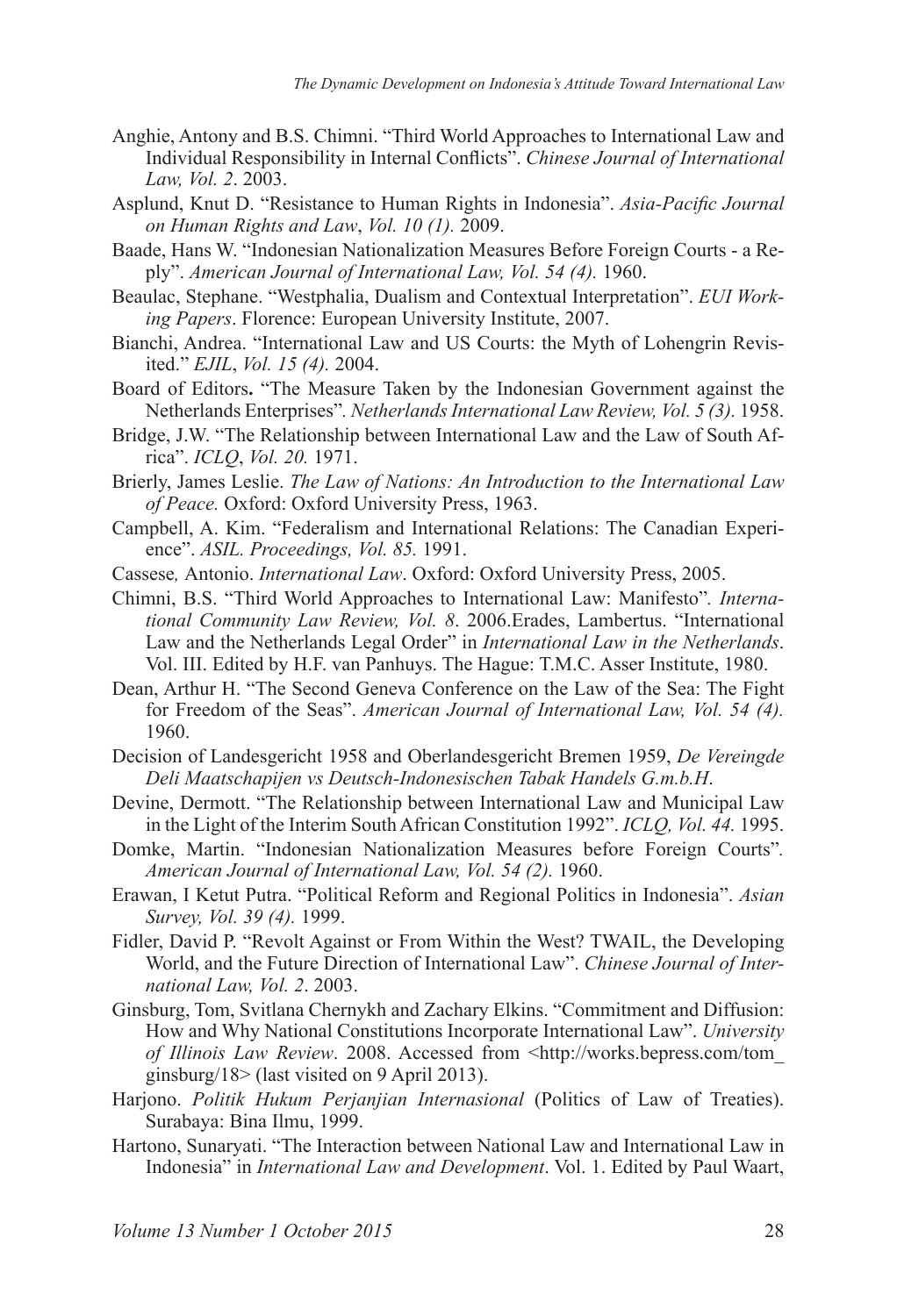Paul Peters and Erik Denters. Dordrecht: Martinus Nijhoff, 1988.

- Hollis, Duncan B., Merritt R. Blakeslee and L. Benyamin Ederington (eds). *National Treaty Law and Practice*. Dordrecht: Martinus Nijhoff Publishers, 2005.
- ILC Official Records:  $21^{st}$  session, Supplement No. 9 (A/6309/Rev.1), UN (1966).
- Isra, Saldi. *Pergeseran Fungsi Legislasi: Menguatnya Model Legislasi Parlementer dalam Sistem Presidensial Indonesia* (A Shift in Legislative functions: Enhanced Parliamentary System of Legislation in the Indonesian Presidential System). Jakarta: Raja Grafindo Persada, 2010.
- Jacobs, Francis G. and Shelley Roberts. *The Effect of Treaties in Domestic Law*. London: Sweet & Maxwell, 1987.
- Jetschke, Anja. "Linking the Unlinkable? International Norms and Nationalism in Indonesia and the Philippines", in *The Power of Human Rights: International Norms and Domestic Change*. Edited by Thomas Risse, Stephen C. Ropp and Kathryn Sikkink. Cambridge: Cambridge University Press, 1999.
- Juwana, Hikmahanto. "Teaching International Law in Indonesia"*. Singapore Journal of International & Comparative Law Vol. 5.* 2001.
- Kadelbach, Stefan. "The Transformation of Treaties into Domestic Law". *GYIL, Vol. 42.* 1999.
- Kementerian Luar Negeri. *Perjanjian Internasional dalam Teori dan Praktik Indonesia, Kompilasi Permasalahan* (International Treaty in Theory and Practice in Indonesia, Compilation of Issues)*.* 2008.
- Kementerian Luar Negeri. *Status Perjanjian Internasional dalam Tata Perundangundangan Nasional* (Treaties under National Laws)*.* 2009.
- Kementrian Negara Perencanaan dan Pembangunan Nasional. *Rencana Pembangungan Jangka Menengah 2004 – 2009, Bab 8* (The Ministry of National Development Planning, the National Medium-Term Development Plan 2004 – 2009 of Indonesia, Chapter 8).
- Ko, Swan Sik. "International Law in Municipal Legal Orders of Asian States: Virgin Land" in *Essays in Honour of Wang Tieya.* Edited by Ronald St. J. Macdonald. Dordrecht: Martinus Nijhoff Publishers, 1994.
- Ko, Swan Sik. *The Indonesian Law and Treaties, 1945-1990.* Dordrecht: Springer Netherlands, 1993.
- Kumm, Mattias. "Democratic Constitutionalism Encounters International Law: Terms of Engagement" in *The Migration of Constitutional Ideas*. Edited by Sujit Choudhry. Cambridge: Cambridge University Press, 2006.
- Kusumaatmadja, Mochtar. *Konsepsi Hukum Negara Nusantara pada Konferensi Hukum Laut ke III* (The Legal Concept of an Archipelagic State at the Conference on the Law of the Sea). Bandung: Alumni, 1977.
- Kusumaatmadja, Mochtar. *Pengantar Hukum Internasional* (Introduction to International Law). Bandung: Alumni, 1976.
- Kwiatkowska, Barbara. "The Archipelagic Regime in the Philippines and Indonesia, Making or Breaking International Law', *International Journal of Estuarine, Vol. 6 (1).* 1991.
- Levy, Thomas A. "Provincial International Status Revisited". 3 *Dalhousie Law Journal, Vol. 3.* 1976-1977.
- Lissitzyn, Oliver J. "Territorial Entities other than Independent States in the Law of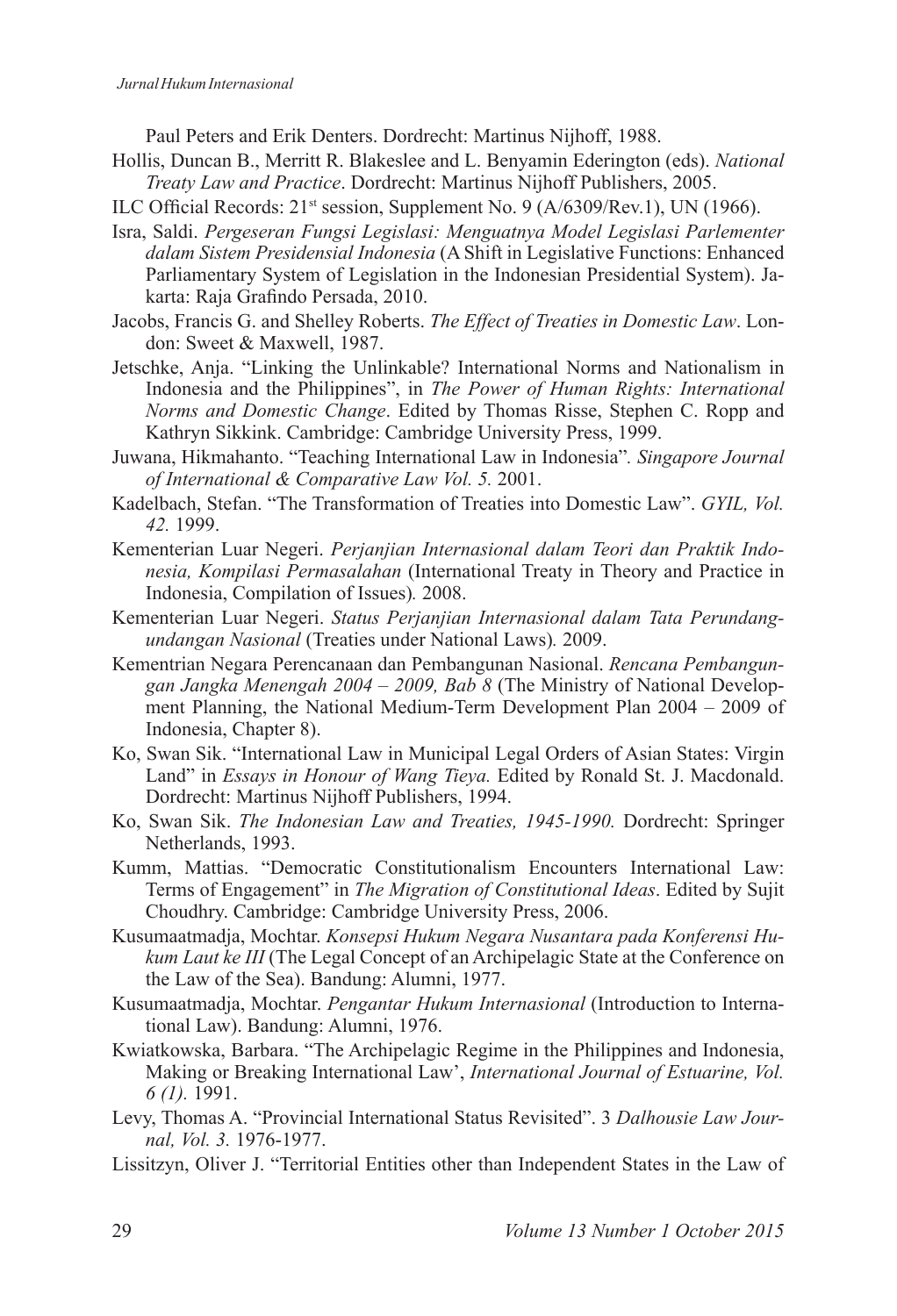Treaties". *RdC*. 1968-III.

- Mahfud, Moh. *Amandemen Konstitusi Menuju Reformasi Tata Negara* (Amending the Constitution for Constitutional Reform). Yogyakarta: UII Press, 1999.
- Capaldo, Giuliana Ziccardi. "Treaty and National Law in a Globalizing System" in *The Global Community. Yearbook of International Law and Jurisprudence*, Vol. 1. 2003.
- Maluwa, Tiyanjana. "The Incorporation of International Law and its Interpretational Role in Municipal Legal Systems in Africa: An Exploratory Survey". *South African Yearbook of International Law, Vol. 23*. 1998.
- McNair, Lord. "The Seizure of Property and Enterprises in Indonesia". *Netherlands International Law Review, Vol. 6 (3).* 1959.
- O'Connell, Daniel P. *The International Law of the Sea*. Oxford: Oxford University Press, 1982.
- O'Flaherty, Michael and Claire O'Brien. "Reform of UN Human Rights Treaty Monitoring Bodies: A Critique of the Concept Paper on the High Commissioner's Proposal for a Unified Standing Treaty Body". *Human Rights Law Review, Vol. 7 (1).* 2007.
- President Soekarno's Speech on 17 Augut, 1959, *Bahan-bahan Pokok Indoktrinasi* (Basic Materials on Indoctrination)*.* 1964.
- Requejo, ferran. "foreign Policy of Constituents Units in a Globalised World" in *Foreign Policy of Constituents Units at the Beginning of 21st Century*. Edited by ferran Requejo. Madrid: Signo Editores, 2010.
- Schwelb, Egon. "Withdrawal from the United Nations: the Indonesian Intermezzo". *American Journal of International Law, Vol. 61 (3)*. 1967.
- Shaw, Malcolm N. *International Law*. Cambridge: Cambridge University Press, 1997.
- Shelton, Dinah. *International Law and Domestic Legal Systems: Incorporation, Transformation and Persuasion*. Oxford: Oxford University Press, 2011.
- Slaughter, Anne Marie and William Burke-White. "The Future of International Law is Domestic (or, The European Way of Law)"*. Harvard International Law Journal, Vol. 47 (2).* 2006.
- Sloss, David. *The Role of Domestic Courts in Treaty Enforcement, A Comparative Study*. Cambridge: Cambridge University Press, 2009.
- Sornarajah, Muthucumaraswamy. "Asian Perspective to International Law in the Age of Globalization". *Singapore Journal of International & Comparative Law*, *Vol. 5.* 2001.
- Speech of the Indonesian Foreign Minister at the London Conference on Suez Canal, 16 August, 1956.
- Stanford, J.S. "United Nations Law of Treaties Conference: first Session". *University of Toronto Law Journal, Vol. 19.* 1969.
- Stein, Eric. "International Law in Internal Law: Toward Internationalization of Central-Eastern European Constitutions". *American Journal of International Law, Vol. 88 (3).* 1994.
- Steinberger, Helmut. "Constitutional Subdivisions of States or Unions and their capacity to conclude Treaties". *ZaöRV, Vol. 27.* 1967.
- Stemmet, Andre. "The Influence of Recent Constitutional Developments in South Africa on the Relationship between International Law and Municipal Law". *Inter-*